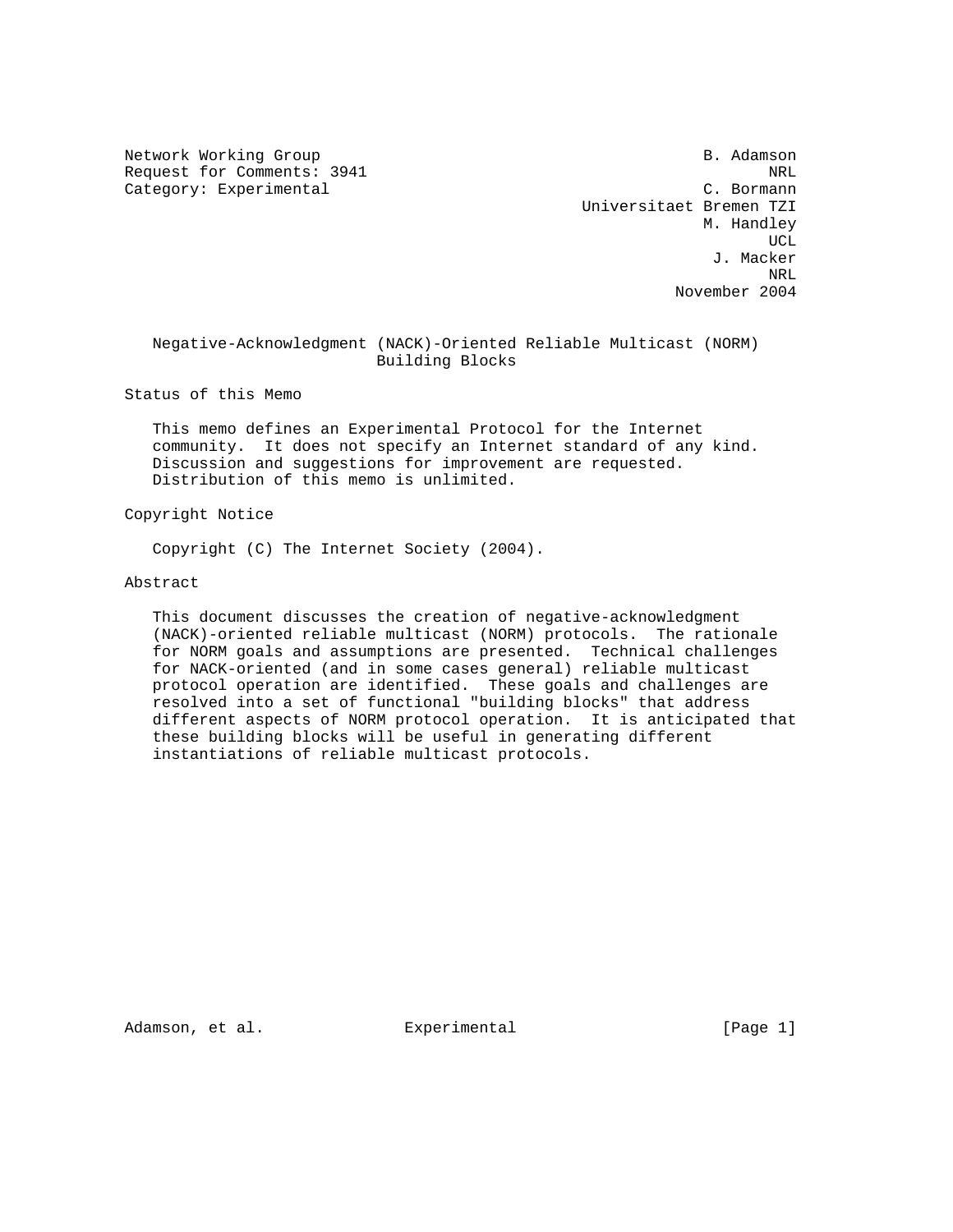# Table of Contents

| 3                                                      |
|--------------------------------------------------------|
| $\overline{4}$                                         |
| 2.1. Delivery Service Model<br>$\overline{4}$          |
| 5<br>2.2. Group Membership Dynamics                    |
| 5<br>2.3. Sender/Receiver Relationships                |
| 6<br>2.4. Group Size Scalability.                      |
| 6<br>2.5. Data Delivery Performance                    |
| 6                                                      |
| 7<br>2.7. Router/Intermediate System Assistance        |
| $7\phantom{.0}$                                        |
| 3.1. NORM Sender Transmission.<br>10                   |
| 11                                                     |
| 3.2.1. Receiver NACK Process Initiation<br>11          |
| 3.2.2. NACK Suppression<br>13                          |
| 17                                                     |
| 3.2.3.1. NACK and FEC Repair Strategies.<br>17         |
| 3.2.3.2. NACK Content Format<br>20                     |
| 3.2.4. Sender Repair Response<br>21                    |
| 3.3. NORM Receiver Join Policies and Procedures.<br>23 |
| 3.4. Reliable Multicast Member Identification.<br>24   |
| 3.5. Data Content Identification<br>24                 |
| 26                                                     |
| 3.6. Forward Error Correction (FEC).                   |
| 3.7. Round-trip Timing Collection.<br>27               |
| 27<br>3.7.1. One-to-Many Sender GRTT Measurement.      |
| 3.7.2. One-to-Many Receiver RTT Measurement<br>29      |
| 3.7.3. Many-to-Many RTT Measurement<br>29              |
| 3.7.4. Sender GRTT Advertisement.<br>30                |
| 3.8. Group Size Determination/Estimation<br>31         |
| 3.9. Congestion Control Operation.<br>31               |
| 3.10 Router/Intermediate System Assistance<br>31       |
| 31                                                     |
| 32                                                     |
| 33                                                     |
| 33                                                     |
| 33                                                     |
| 6.2. Informative References.<br>33                     |
| 35                                                     |
| 36                                                     |

Adamson, et al. Experimental Experimental [Page 2]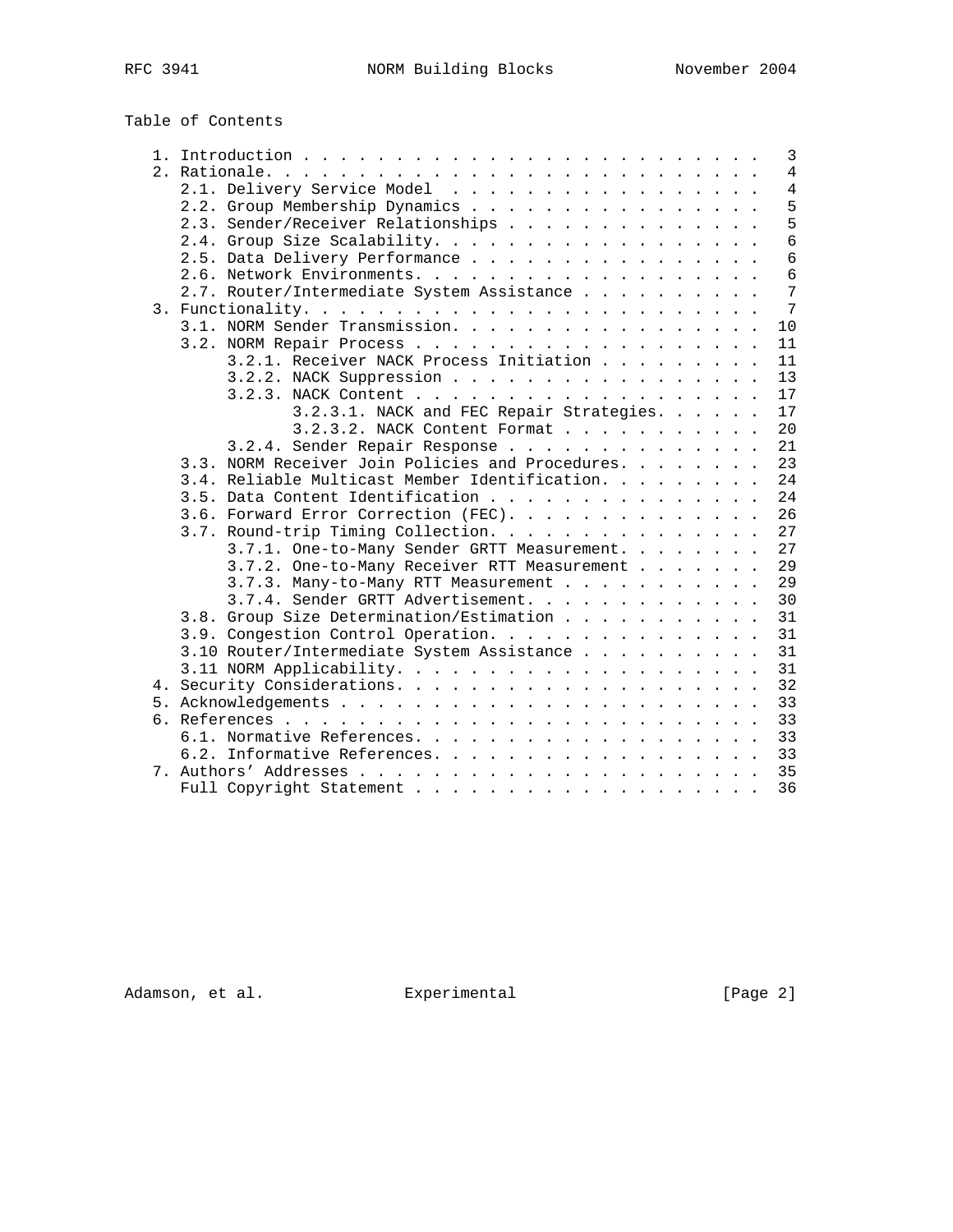# 1. Introduction

 Reliable multicast transport is a desirable technology for the efficient and reliable distribution of data to a group on the Internet. The complexities of group communication paradigms necessitate different protocol types and instantiations to meet the range of performance and scalability requirements of different potential reliable multicast applications and users [3]. This document addresses the creation of negative-acknowledgment (NACK) oriented reliable multicast (NORM) protocols. While different protocol instantiations may be required to meet specific application and network architecture demands [4], there are a number of fundamental components that may be common to these different instantiations. This document describes the framework and common "building block" components relevant to multicast protocols based primarily on NACK operation for reliable transport. While this document discusses a large set of reliable multicast components and issues relevant to NORM protocol design, it specifically addresses in detail the following building blocks which are not addressed in other IETF documents:

- 1) NORM sender transmission strategies,
- 2) NACK-oriented repair process with timer-based feedback suppression, and
- 3) Round-trip timing for adapting NORM timers.

 The potential relationships to other reliable multicast transport building blocks (Forward Error Correction (FEC), congestion control) and general issues with NORM protocols are also discussed. This document is a product of the IETF RMT WG and follows the guidelines provided in RFC 3269 [5]. The key words "MUST", "MUST NOT", "REQUIRED", "SHALL", "SHALL NOT", "SHOULD", "SHOULD NOT", "RECOMMENDED", "MAY", and "OPTIONAL" in this document are to be interpreted as described in BCP 14, RFC 2119 [1].

Statement of Intent

 This memo contains part of the definitions necessary to fully specify a Reliable Multicast Transport protocol in accordance with RFC 2357. As per RFC 2357, the use of any reliable multicast protocol in the Internet requires an adequate congestion control scheme.

 While waiting for such a scheme to be available, or for an existing scheme to be proven adequate, the Reliable Multicast Transport working group (RMT) publishes this Request for Comments in the "Experimental" category.

Adamson, et al. Experimental Experimental [Page 3]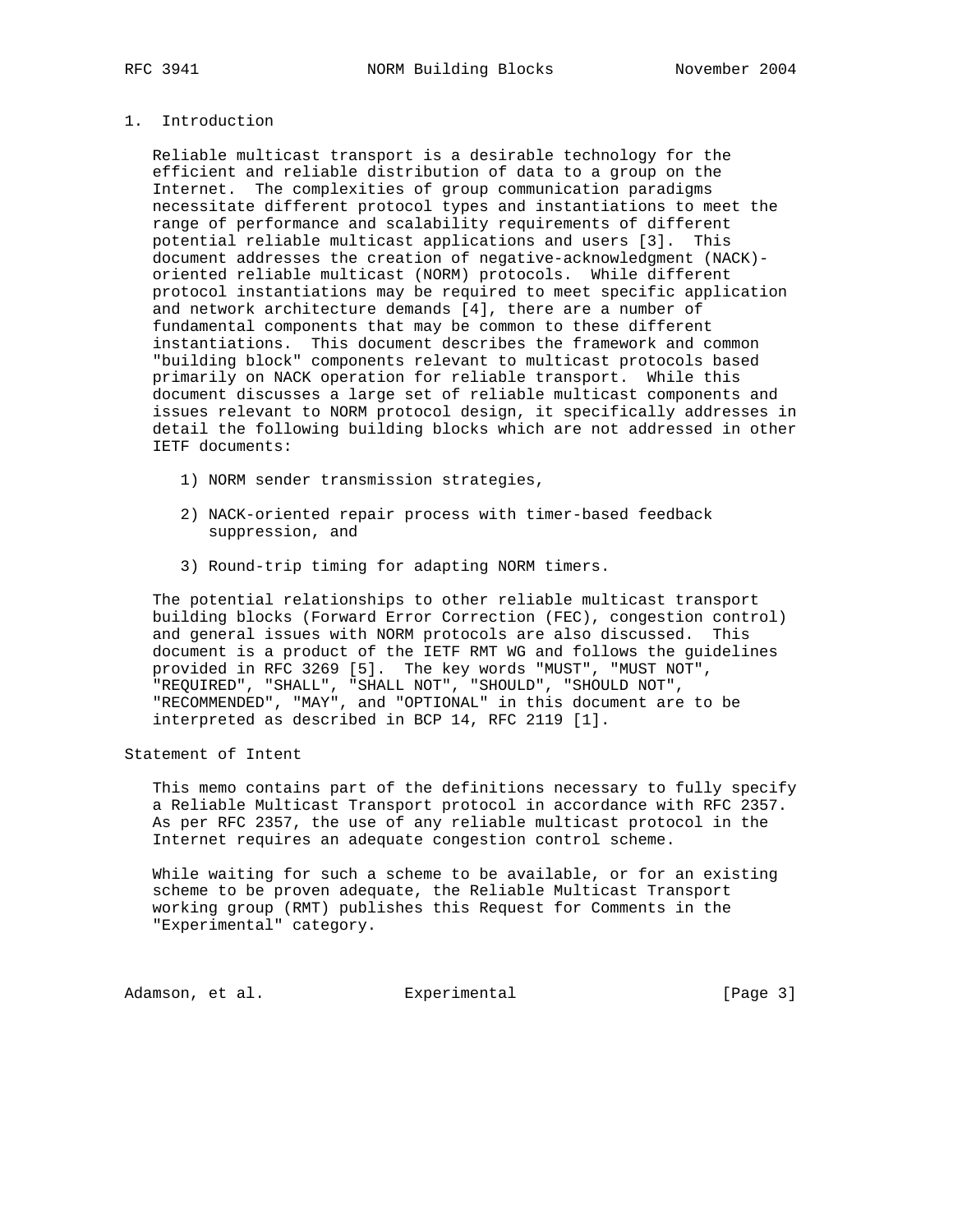It is the intent of RMT to re-submit this specification as an IETF Proposed Standard as soon as the above condition is met.

2. Rationale

 Each potential protocol instantiation using the building blocks presented here (and in other applicable building block documents) will have specific criteria that may influence individual protocol design. To support the development of applicable building blocks, it is useful to identify and summarize driving general protocol design goals and assumptions. These are areas that each protocol instantiation will need to address in detail. Each building block description in this document will include a discussion of the impact of these design criteria. The categories of design criteria considered here include:

- 1) Delivery Service Model,
- 2) Group Membership Dynamics,
- 3) Sender/receiver relationships,
- 4) Group Size Scalability,
- 5) Data Delivery Performance,
- 6) Network Environments, and
- 7) Router/Intermediate System Interactions.

 All of these areas are at least briefly discussed. Additionally, other reliable multicast transport building block documents such as [9] have been created to address areas outside of the scope of this document. NORM protocol instantiations may depend upon these other building blocks as well as the ones presented here. This document focuses on areas that are unique to NORM but may be used in concert with the other building block areas. In some cases, a building block may be able address a wide range of assumptions, while in other cases there will be trade-offs required to meet different application needs or operating environments. Where necessary, building block features are designed to be parametric to meet different requirements. Of course, an underlying goal will be to minimize design complexity and to at least recommend default values for any such parameters that meet a general purpose "bulk data transfer" requirement in a typical Internet environment.

2.1. Delivery Service Model

 The implicit goal of a reliable multicast transport protocol is the reliable delivery of data among a group of members communicating using IP multicast datagram service. However, the specific service the application is attempting to provide can impact design decisions. A most basic service model for reliable multicast transport is that of "bulk transfer" which is a primary focus of this and other related

Adamson, et al. **Experimental** Experimental [Page 4]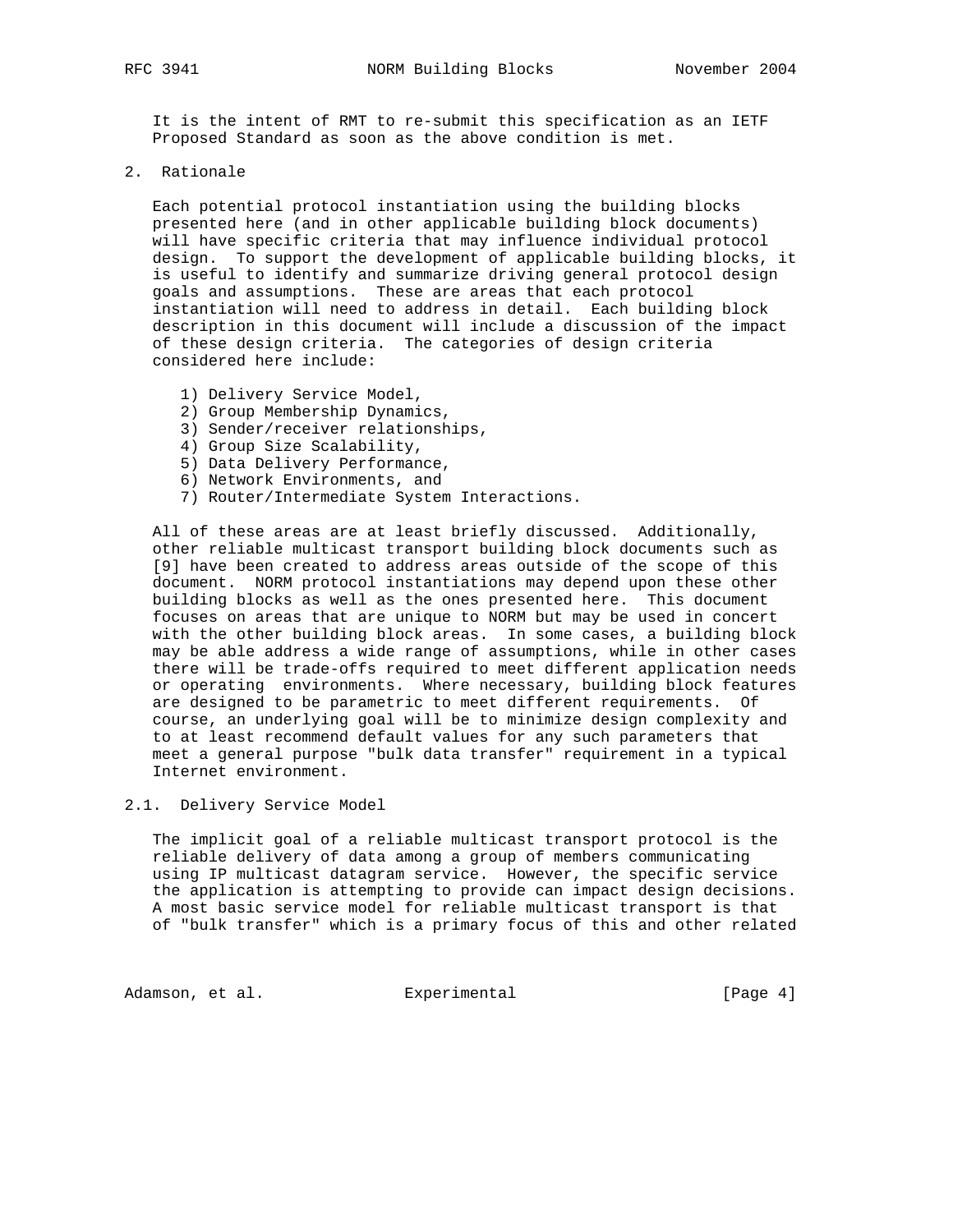RMT working group documents. However, the same principles in protocol design may also be applied to other services models, e.g., more interactive exchanges of small messages such as with white boarding or text chat. Within these different models there are issues such as the sender's ability to cache transmitted data (or state referencing it) for retransmission or repair. The needs for ordering and/or causality in the sequence of transmissions and receptions among members in the group may be different depending upon data content. The group communication paradigm differs significantly from the point-to-point model in that, depending upon the data content type, some receivers may complete reception of a portion of data content and be able to act upon it before other members have received the content. This may be acceptable (or even desirable) for some applications but not for others. These varying requirements drive the need for a number of different protocol instantiation designs. A significant challenge in developing generally useful building block mechanisms is accommodating even a limited range of these capabilities without defining specific application-level details.

#### 2.2. Group Membership Dynamics

 One area where group communication can differ from point-to-point communications is that even if the composition of the group changes, the "thread" of communication can still exist. This contrasts with the point-to-point communication model where, if either of the two parties leave, the communication process (exchange of data) is terminated (or at least paused). Depending upon application goals, senders and receivers participating in a reliable multicast transport "session" may be able to join late, leave, and/or potentially rejoin while the ongoing group communication "thread" still remains functional and useful. Also note that this can impact protocol message content. If "late joiners" are supported, some amount of additional information may be placed in message headers to accommodate this functionality. Alternatively, the information may be sent in its own message (on demand or intermittently) if the impact to the overhead of typical message transmissions is deemed too great. Group dynamics can also impact other protocol mechanisms such as NACK timing, congestion control operation, etc.

#### 2.3. Sender/Receiver Relationships

 The relationship of senders and receivers among group members requires consideration. In some applications, there may be a single sender multicasting to a group of receivers. In other cases, there may be more than one sender or the potential for everyone in the group to be a sender \_and\_ receiver of data may exist.

Adamson, et al. **Experimental** Experimental [Page 5]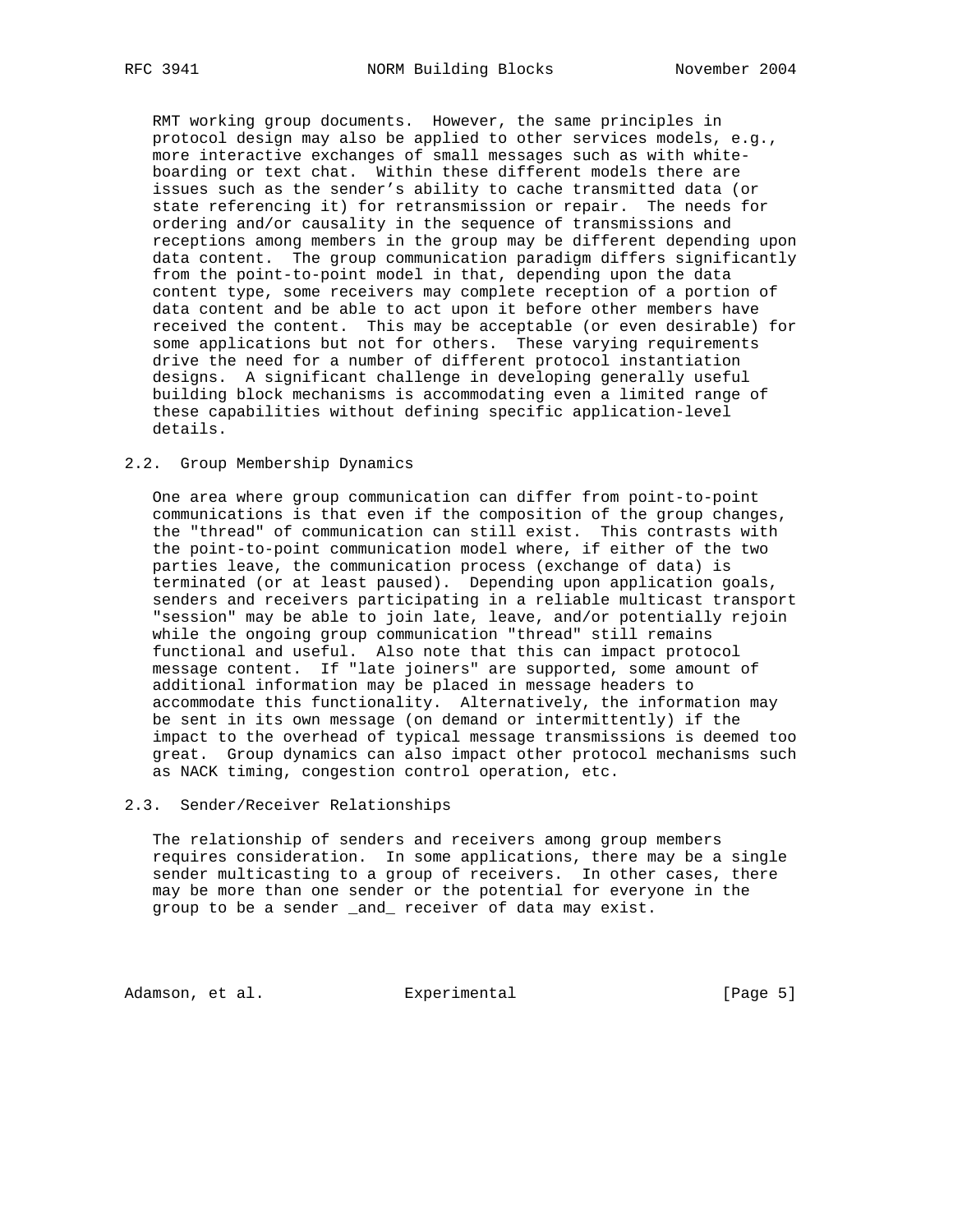#### 2.4. Group Size Scalability

 Native IP multicast [2] may scale to extremely large group sizes. It may be desirable for some applications to scale along with the multicast infrastructure's ability to scale. In its simplest form, there are limits to the group size to which a NACK-oriented protocol can apply without NACK implosion problems. Research suggests that NORM group sizes on the order of tens of thousands of receivers may operate with modest feedback to the sender using probabilistic, timer-based suppression techniques [7]. However, the potential for router assistance and/or other NACK suppression heuristics may enable these protocols to scale to very large group sizes. In large scale cases, it may be prohibitive for members to maintain state on all other members (in particular, other receivers) in the group. The impact of group size needs to be considered in the development of applicable building blocks.

#### 2.5. Data Delivery Performance

 There is a trade-off between scalability and data delivery latency when designing NACK-oriented protocols. If probabilistic, timer based NACK suppression is to be used, there will be some delays built into the NACK process to allow suppression to occur and for the sender of data to identify appropriate content for efficient repair transmission. For example, backoff timeouts can be used to ensure efficient NACK suppression and repair transmission, but this comes at a cost of increased delivery latency and increased buffering requirements for both senders and receivers. The building blocks SHOULD allow applications to establish bounds for data delivery performance. Note that application designers must be aware of the scalability trade-off that is made when such bounds are applied.

#### 2.6. Network Environments

 The Internet Protocol has historically assumed a role of providing service across heterogeneous network topologies. It is desirable that a reliable multicast protocol be capable of effectively operating across a wide range of the networks to which general purpose IP service applies. The bandwidth available on the links between the members of a single group today may vary between low numbers of kbit/s for wireless links and multiple Gbit/s for high speed LAN connections, with varying degrees of contention from other flows. Recently, a number of asymmetric network services including 56K/ADSL modems, CATV Internet service, satellite and other wireless communication services have begun to proliferate. Many of these are inherently broadcast media with potentially large "fan-out" to which IP multicast service is highly applicable. Additionally, policy and/or technical issues may result in topologies where multicast

Adamson, et al. Experimental Experimental [Page 6]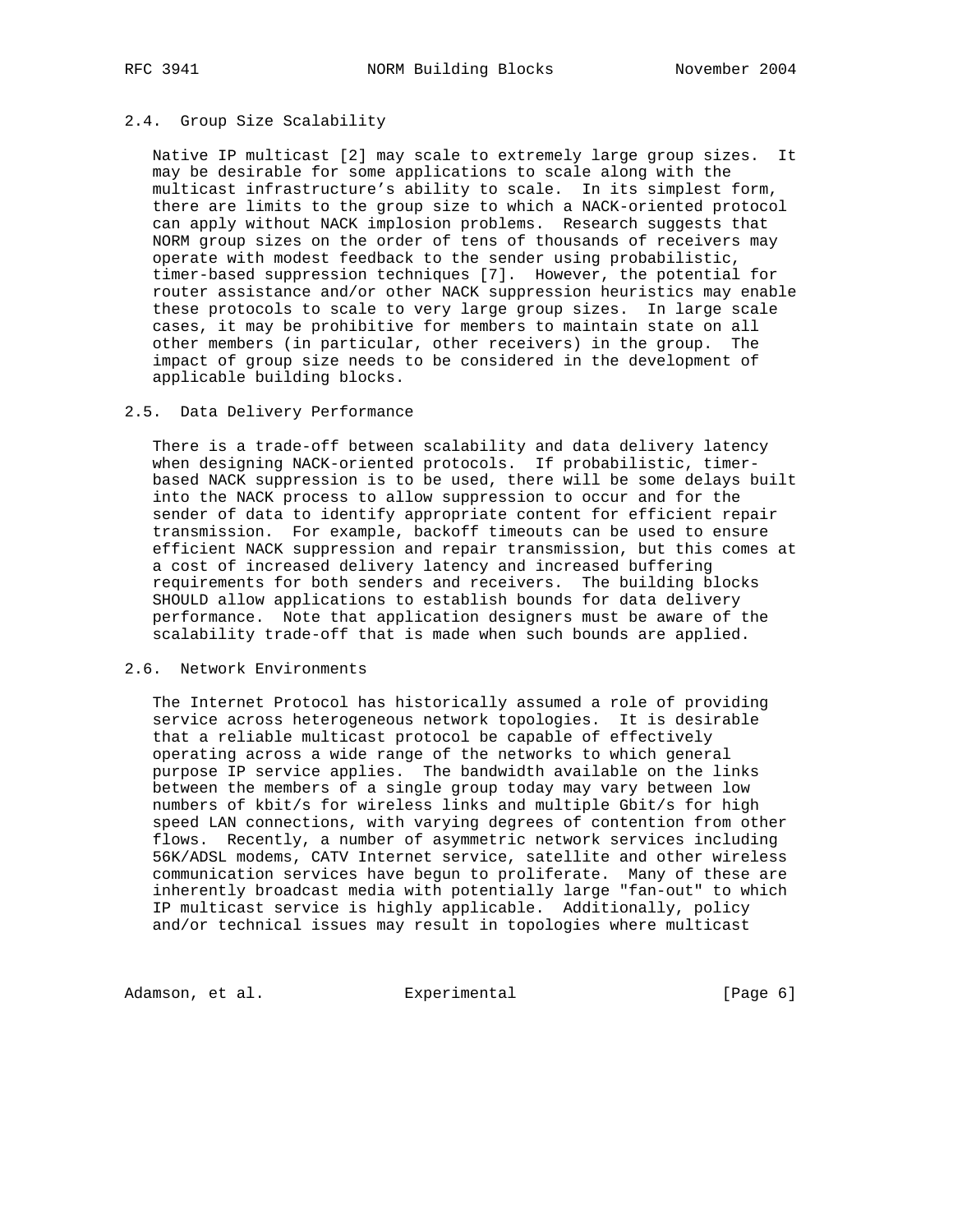connectivity is limited to a single source multicast (SSM) model from a specific source [8]. Receivers in the group may be restricted to unicast feedback for NACKs and other messages. Consideration must be given, in building block development and protocol design, to the nature of the underlying networks.

# 2.7. Router/Intermediate System Assistance

 While intermediate assistance from devices/systems with direct knowledge of the underlying network topology may be used to leverage the performance and scalability of reliable multicast protocols, there will continue to be a number of instances where this is not available or practical. Any building block components for NACK oriented reliable multicast SHALL be capable of operating without such assistance. However, it is RECOMMENDED that such protocols also consider utilizing these features when available.

#### 3. Functionality

 The previous section has presented the role of protocol building blocks and some of the criteria that may affect NORM building block identification/design. This section describes different building block areas applicable to NORM protocols. Some of these areas are specific to NACK-oriented protocols. Detailed descriptions of such areas are provided. In other cases, the areas (e.g., node identifiers, forward error correction (FEC), etc.) may be applicable to other forms of reliable multicast. In those cases, the discussion below describes requirements placed on those other general building block areas from the standpoint of NACK-oriented reliable multicast. Where applicable, other building block documents are referenced for possible contribution to NORM protocols.

 For each building block, a notional "interface description" is provided to illustrate any dependencies of one building block component upon another or upon other protocol parameters. A building block component may require some form of "input" from another building block component or other source to perform its function. Any "inputs" required by a building block component and/or any resultant "output" provided will be defined and described in each building block component's interface description. Note that the set of building blocks presented here do not fully satisfy each other's "input" and "output" needs. In some cases, "inputs" for the building blocks here must come from other building blocks external to this document (e.g., congestion control or FEC). In other cases NORM building block "inputs" must be satisfied by the specific protocol instantiation or implementation (e.g., application data and control).

Adamson, et al. Experimental Experimental [Page 7]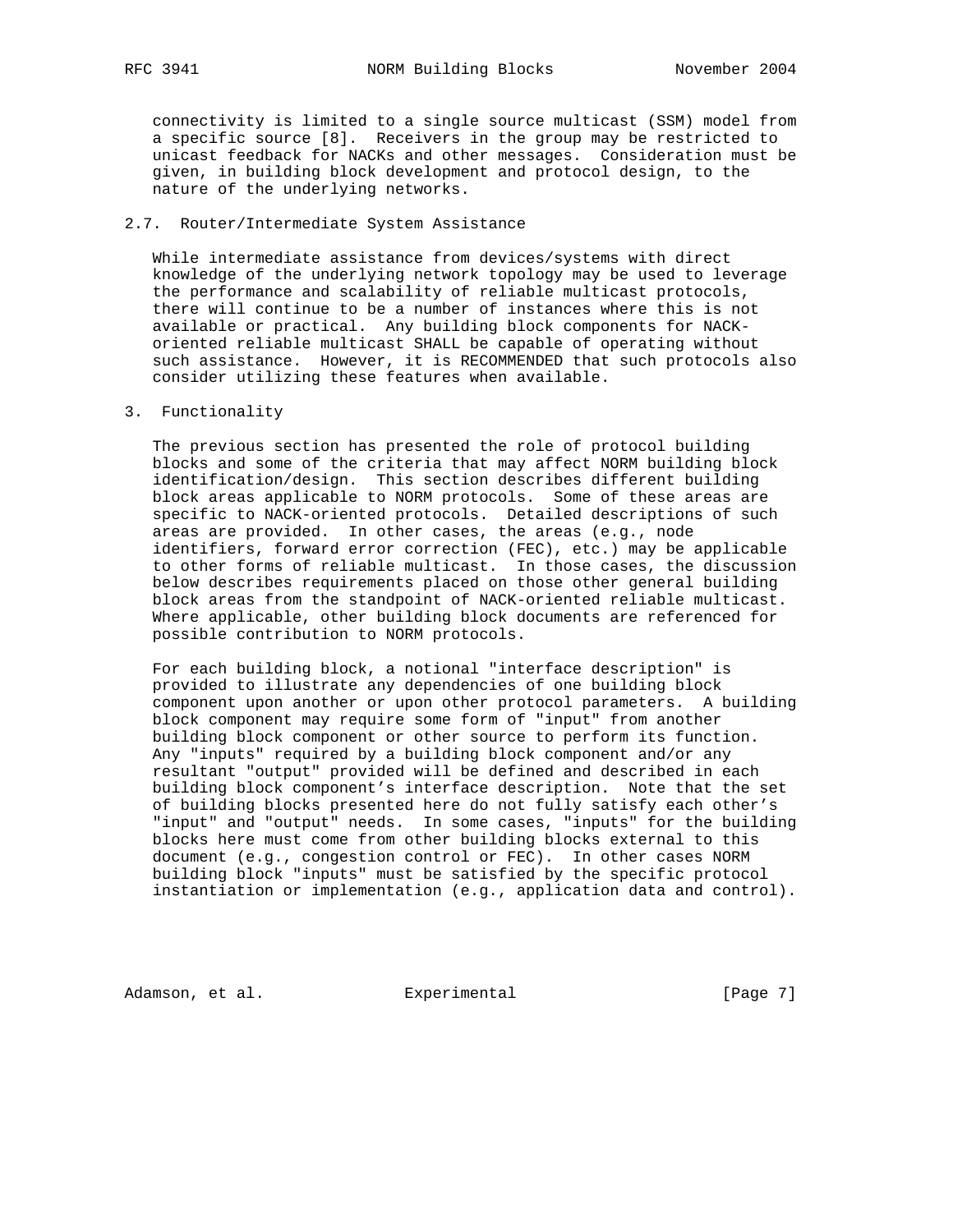The following building block components relevant to NORM are identified:

(NORM-Specific)

- 1) NORM Sender Transmission
- 2) NORM Repair Process
- 3) NORM Receiver Join Policies
- (General Purpose)
	- 4) Node (member) Identification
	- 5) Data Content Identification
	- 6) Forward Error Correction (FEC)
	- 7) Round-trip Timing Collection
- 8) Group Size Determination/Estimation
- 9) Congestion Control Operation
	- 10) Router/Intermediate System Assistance
	- 11) Ancillary Protocol Mechanisms

 Figure 1 provides a pictorial overview of these building block areas and some of their relationships. For example, the content of the data messages that a sender initially transmits depends upon the "Node Identification", "Data Content Identification", and "FEC" components while the rate of message transmission will generally depend upon the "Congestion Control" component. Subsequently, the receivers' response to these transmissions (e.g., NACKing for repair) will depend upon the data message content and inputs from other building block components. Finally, the sender's processing of receiver responses will feed back into its transmission strategy.

Adamson, et al. **Experimental** Experimental [Page 8]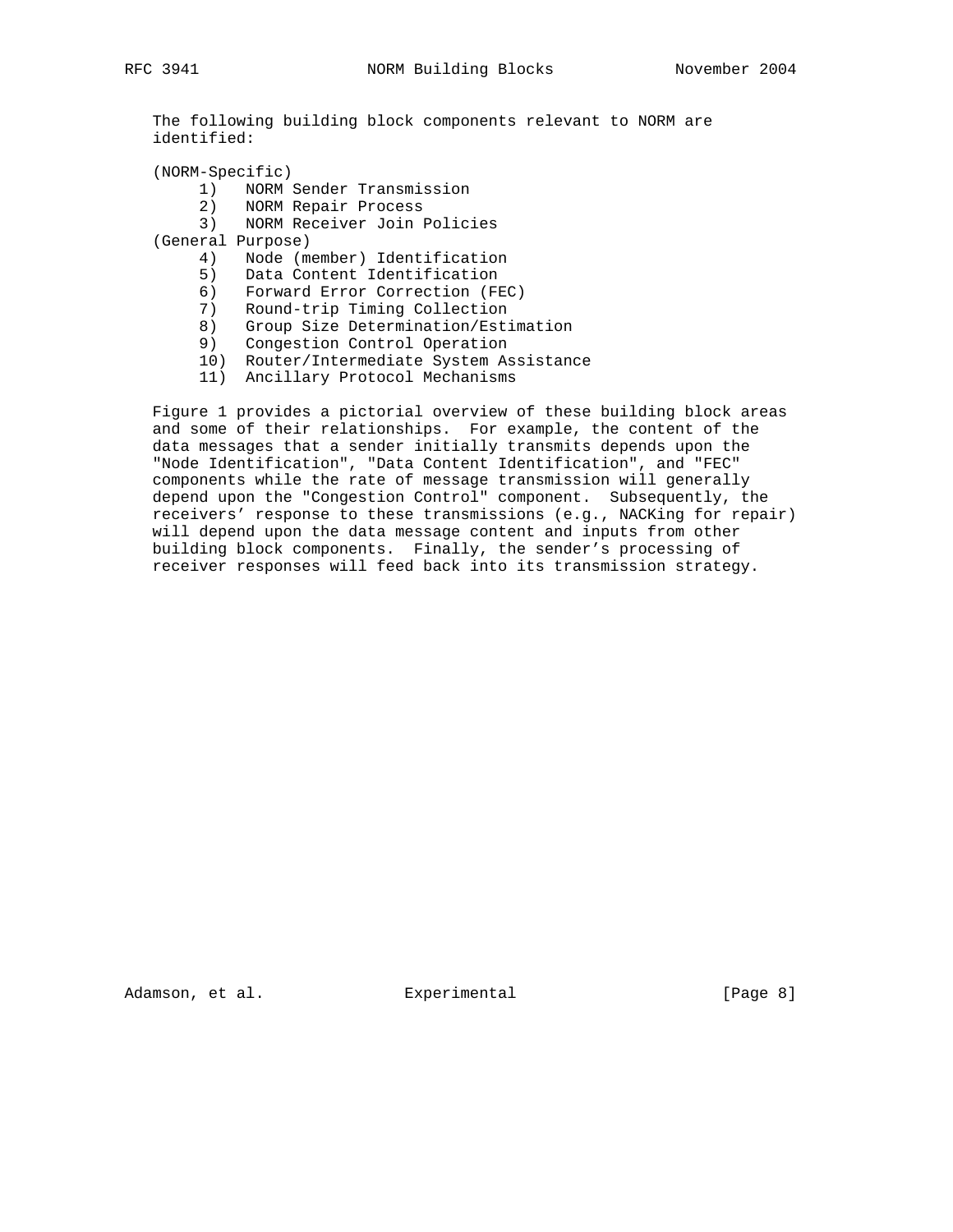

Fig. 1 - NORM Building Block Framework

 The components on the left side of this figure are areas that may be applicable beyond NORM. The most significant of these components are discussed in other building block documents such as [9]. A brief description of these areas and their role in the NORM protocol is given below. The components on the right are seen as specific to NORM protocols, most notably the NACK repair process. These areas are discussed in detail below. Some other components (e.g., "Security") impact many aspects of the protocol, and others such as "Router Assistance" may be more transparent to the core protocol processing. The sections below describe the "NORM Sender

Adamson, et al. Experimental external [Page 9]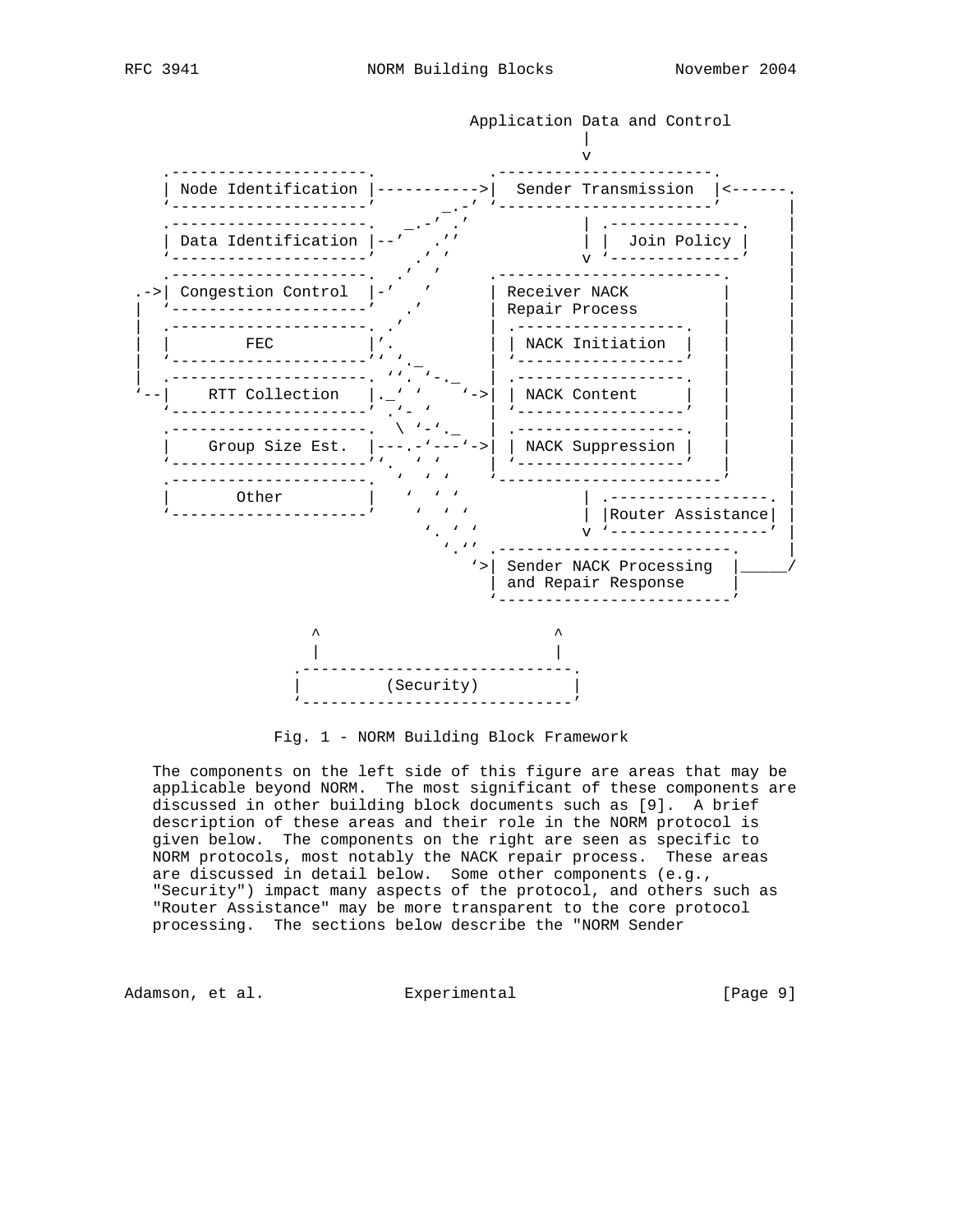Transmission", "NORM Repair Process", and "RTT Collection" building blocks in detail. The relationships to and among the other building block areas are also discussed, focusing on issues applicable to NORM protocol design. Where applicable, specific technical recommendations are made for mechanisms that will properly satisfy the goals of NORM transport for the Internet.

### 3.1. NORM Sender Transmission

 NORM senders will transmit data content to the multicast session. The data content will be application dependent. The sender will transmit data content at a rate, and with message sizes, determined by application and/or network architecture requirements. Any FEC encoding of sender transmissions SHOULD conform with the guidelines of [9]. When congestion control mechanisms are needed (REQUIRED for general Internet operation), NORM transmission SHALL be controlled by the congestion control mechanism. In any case, it is RECOMMENDED that all data transmissions from NORM senders be subject to rate limitations determined by the application or congestion control algorithm. The sender's transmissions SHOULD make good utilization of the available capacity (which may be limited by the application and/or by congestion control). As a result, it is expected there will be overlap and multiplexing of new data content transmission with repair content. Other factors related to application operation may determine sender transmission formats and methods. For example, some consideration needs to be given to the sender's behavior during intermittent idle periods when it has no data to transmit.

 In addition to data content, other sender messages or commands may be employed as part of protocol operation. These messages may occur outside of the scope of application data transfer. In NORM protocols, reliability of such protocol messages may be attempted by redundant transmission when positive acknowledgement is prohibitive due to group size scalability concerns. Note that protocol design SHOULD provide mechanisms for dealing with cases where such messages are not received by the group. As an example, a command message might be redundantly transmitted by a sender to indicate that it is temporarily (or permanently) halting transmission. At this time, it may be appropriate for receivers to respond with NACKs for any outstanding repairs they require following the rules of the NORM NACK procedure. For efficiency, the sender should allow sufficient time between the redundant transmissions to receive any NACK-oriented responses from the receivers to this command.

 In general, when there is any resultant NACK or other feedback operation, the timing of redundant transmission of control messages issued by a sender and other NORM protocol timeouts should be dependent upon the group greatest round trip timing (GRTT) estimate

Adamson, et al. Experimental [Page 10]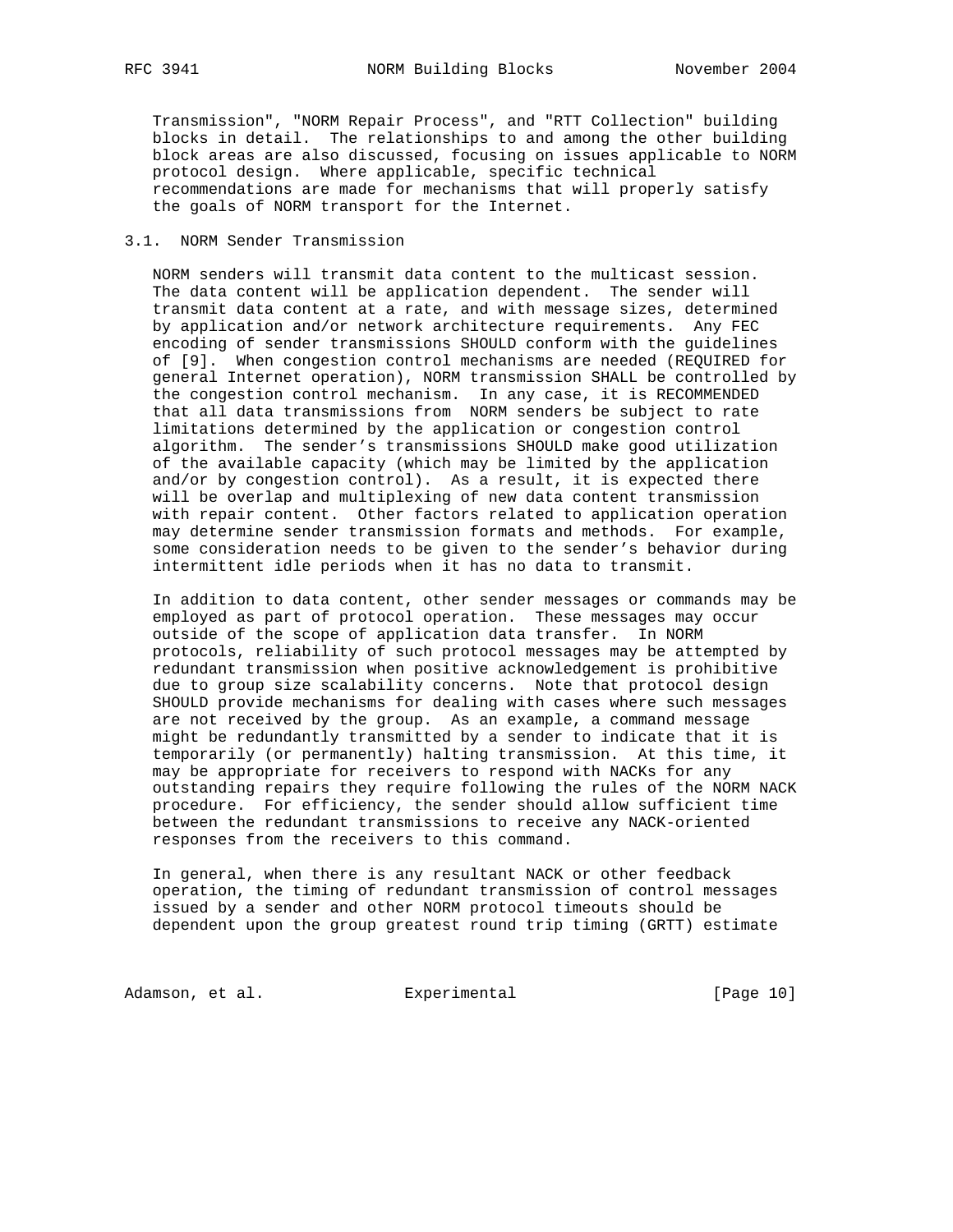and any expected resultant NACK or other feedback operation. The NORM GRTT is an estimate of the worst-case round-trip timing from a sender to any receivers in the group. It is assumed that the GRTT interval is a conservative estimate of the maximum span (with respect to delay) of the multicast group across a network topology with respect to given sender. NORM instantiations SHOULD be able to dynamically adapt to a wide range of multicast network topologies.

Sender Transmission Interface Description

Inputs:

- 1) Application data and control
- 2) Sender node identifier
- 3) Data identifiers
- 4) Segmentation and FEC parameters
- 5) Transmission rate
- 6) Application controls
- 7) Receiver feedback messages (e.g., NACKs)

Outputs:

- 1) Controlled transmission of messages with headers uniquely identifying data or repair content within the context of the NORM session.
- 2) Commands indicating sender's status or other transport control actions to be taken.

3.2. NORM Repair Process

 A critical component of NORM protocols is the NACK repair process. This includes the receiver's role in detecting and requesting repair needs, and the sender's response to such requests. There are four primary elements of the NORM repair process:

- 1) Receiver NACK process initiation,
- 3) NACK suppression,
- 2) NACK message content,
- 4) Sender NACK processing and response.
- 3.2.1. Receiver NACK Process Initiation

 The NORM NACK process (cycle) will be initiated by receivers that detect a need for repair transmissions from a specific sender to achieve reliable reception. When FEC is applied, a receiver should

Adamson, et al. Experimental [Page 11]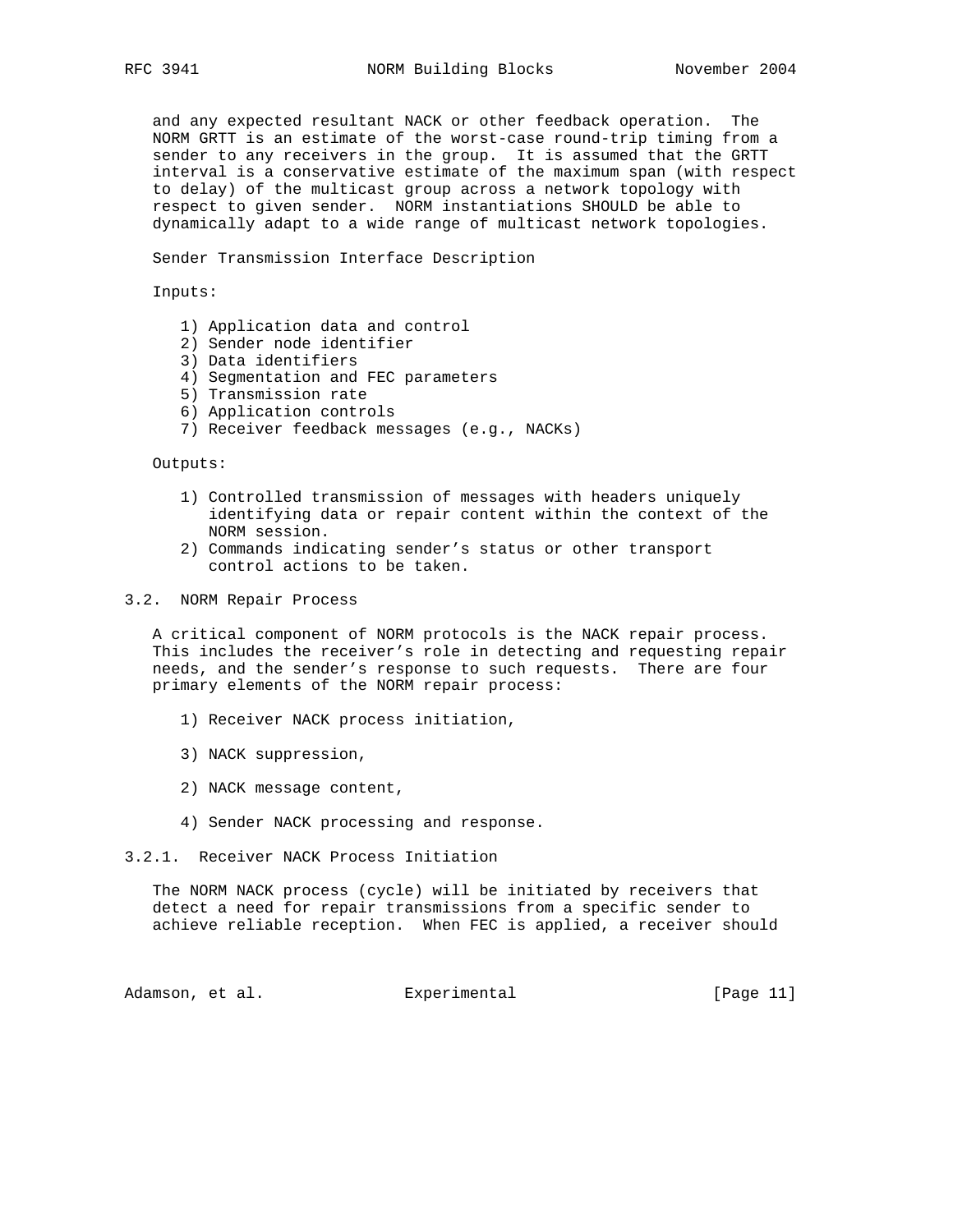initiate the NACK process only when it is known its repair requirements exceed the amount of pending FEC transmission for a given coding block of data content. This can be determined at the end of the current transmission block (if it is indicated) or upon the start of reception of a subsequent coding block or transmission object. This implies the NORM data content is marked to identify its FEC block number and that ordinal relationship is preserved in order of transmission.

 Alternatively, if the sender's transmission advertises the quantity of repair packets it is already planning to send for a block, the receiver may be able to initiate the NACK processor earlier. Allowing receivers to initiate NACK cycles at any time they detect their repair needs have exceeded pending repair transmissions may result in slightly quicker repair cycles. However, it may be useful to limit NACK process initiation to specific events such as at the end-of-transmission of an FEC coding block or upon detection of subsequent coding blocks. This can allow receivers to aggregate NACK content into a smaller number of NACK messages and provide some implicit loose synchronization among the receiver set to help facilitate effective probabilistic suppression of NACK feedback. The receiver MUST maintain a history of data content received from the sender to determine its current repair needs. When FEC is employed, it is expected that the history will correspond to a record of pending or partially-received coding blocks.

 For probabilistic, timer-base suppression of feedback, the NACK cycle should begin with receivers observing backoff timeouts. In conjunction with initiating this backoff timeout, it is important that the receivers record the current position in the sender's transmission sequence at which they initiate the NACK cycle. When the suppression backoff timeout expires, the receivers should only consider their repair needs up to this recorded transmission position in making the decision to transmit or suppress a NACK. Without this restriction, suppression is greatly reduced as additional content is received from the sender during the time a NACK message propagates across the network to the sender and other receivers.

Receiver NACK Process Initiation Interface Description

Inputs:

- 1) Sender data content with sequencing identifiers from sender transmissions.
- 2) History of content received from sender.

Adamson, et al. Experimental [Page 12]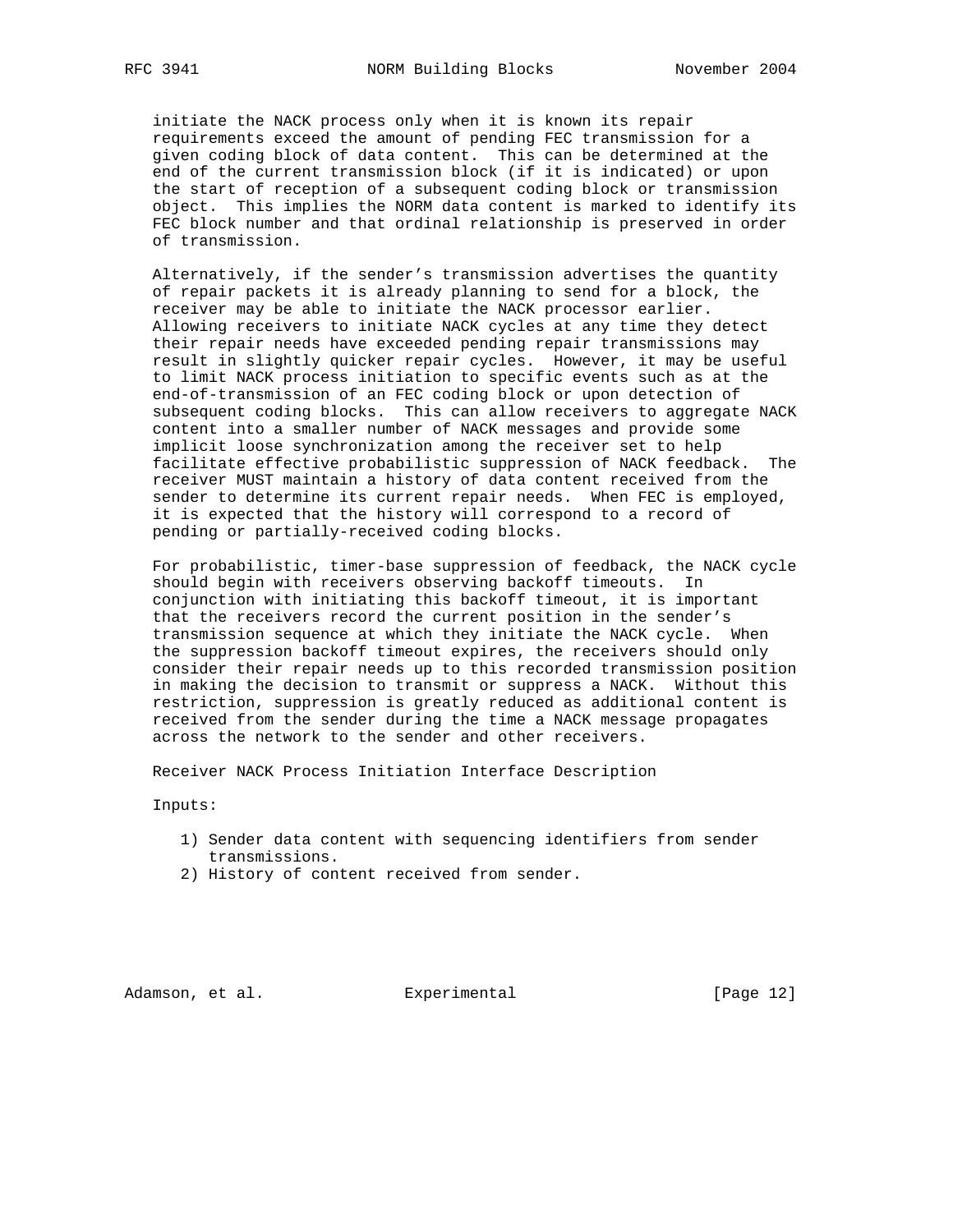Outputs:

- 1) NACK process initiation decision
- 2) Recorded sender transmission sequence position.

### 3.2.2. NACK Suppression

 An effective NORM feedback suppression mechanism is the use of random backoff timeouts prior to NACK transmission by receivers requiring repairs [10]. Upon expiration of the backoff timeout, a receiver will request repairs unless its pending repair needs have been completely superseded by NACK messages heard from other receivers (when receivers are multicasting NACKs) or from some indicator from the sender. When receivers are unicasting NACK messages, the sender may facilitate NACK suppression by forwarding a representation of NACK content it has received to the group at large or provide some other indicator of the repair information it will be subsequently transmitting.

 For effective and scalable suppression performance, the backoff timeout periods used by receivers should be independently, randomly picked by receivers with a truncated exponential distribution [6]. This results in the majority of the receiver set holding off transmission of NACK messages under the assumption that the smaller number of "early NACKers" will supersede the repair needs of the remainder of the group. The mean of the distribution should be determined as a function of the current estimate of sender<->group GRTT and a group size estimate that is determined by other mechanisms within the protocol or preset by the multicast application.

 A simple algorithm can be constructed to generate random backoff timeouts with the appropriate distribution. Additionally, the algorithm may be designed to optimize the backoff distribution given the number of receivers (R) potentially generating feedback. This "optimization" minimizes the number of feedback messages (e.g., NACK) in the worst-case situation where all receivers generate a NACK. The maximum backoff timeout (T\_maxBackoff) can be set to control reliable delivery latency versus volume of feedback traffic. A larger value of T\_maxBackoff will result in a lower density of feedback traffic for a given repair cycle. A smaller value of T\_maxBackoff results in shorter latency which also reduces the buffering requirements of senders and receivers for reliable transport.

Given the receiver group size  $(R)$ , and maximum allowed backoff timeout (T\_maxBackoff), random backoff timeouts (t') with a truncated exponential distribution can be picked with the following algorithm:

Adamson, et al. Experimental [Page 13]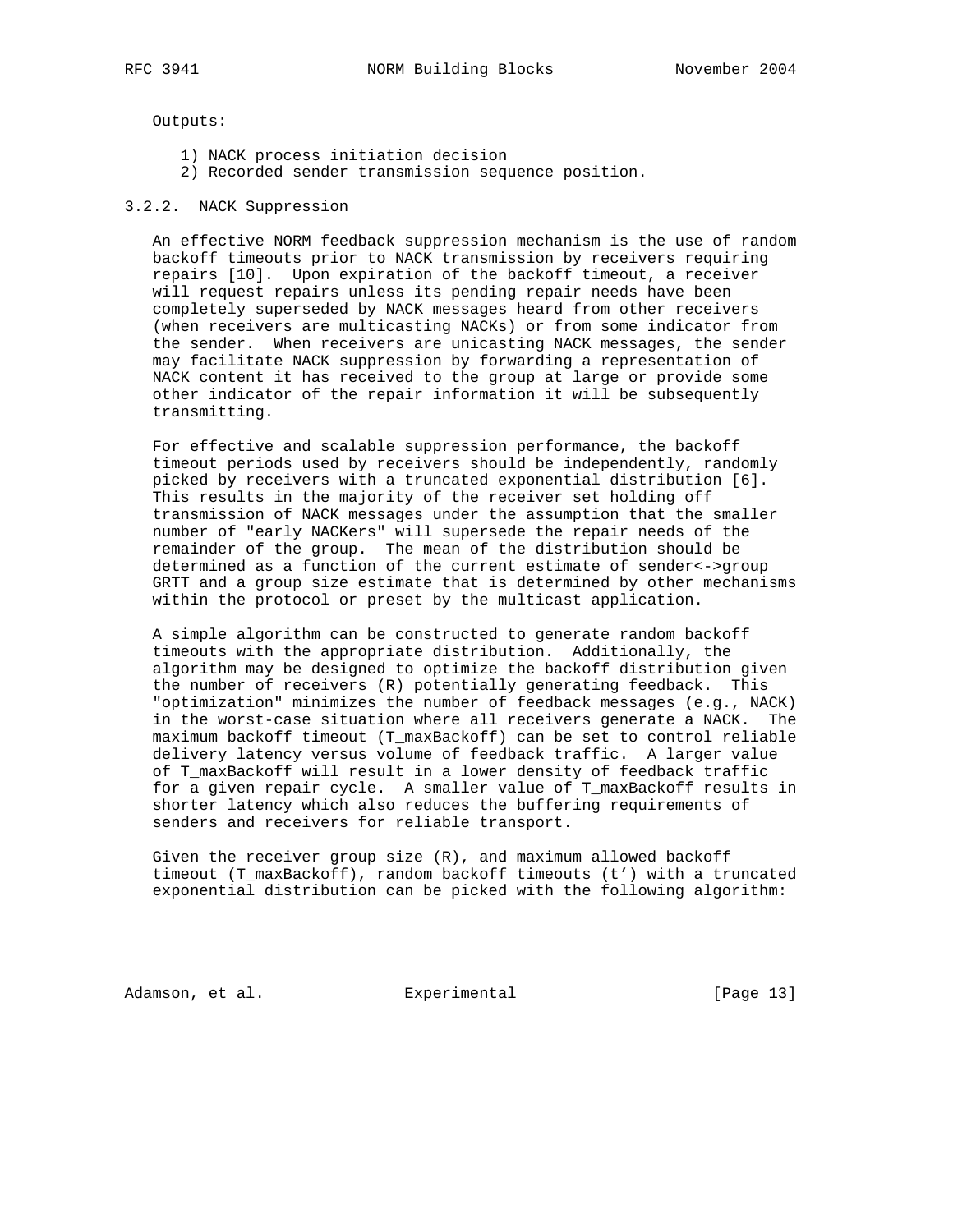RFC 3941 NORM Building Blocks November 2004

 1) Establish an optimal mean (L) for the exponential backoff based on the group size:

 $L = ln(R) + 1$ 

 2) Pick a random number (x) from a uniform distribution over a range of:

 L L L -------------------- to -------------------- + ---------- T\_maxBackoff\*(exp(L)-1) T\_maxBackoff\*(exp(L)-1) T\_maxBackoff

 3) Transform this random variate to generate the desired random backoff time (t') with the following equation:

 $t' = T_{maxBackDeff/L} * ln(x * (exp(L) - 1) * (T_{maxBackOff/L}))$ 

 This C language function can be used to generate an appropriate random backoff time interval:

```
 double RandomBackoff(double maxTime, double groupSize)
\left\{ \right. double lambda = log(groupSize) + 1;
     double x = UniformRand(lambda/maxTime) +
                 lambda / (maxTime*(exp(lambda)-1));
     return ((maxTime/lambda) *
             log(x*(exp(lambda)-1)*(maxTime/lambda)));
 } // end RandomBackoff()
```
 where UniformRand(double max) returns random numbers with a uniform distribution from the range of 0..max. For example, based on the POSIX "rand()" function, the following C code can be used:

```
 double UniformRand(double max)
 {
     return (max * ((double)rand()/(double)RAND_MAX));
 }
```
 The number of expected NACK messages generated (N) within the first round trip time for a single feedback event is approximately:

 $N = exp(1.2 * L / (2 * T_maxBackoff/GRTT))$ 

 Thus the maximum backoff time can be adjusted to tradeoff worst-case NACK feedback volume versus latency. This is derived from [6] and assumes T\_maxBackoff >= GRTT, and L is the mean of the distribution optimized for the given group size as shown in the algorithm above.

Adamson, et al. experimental contract [Page 14]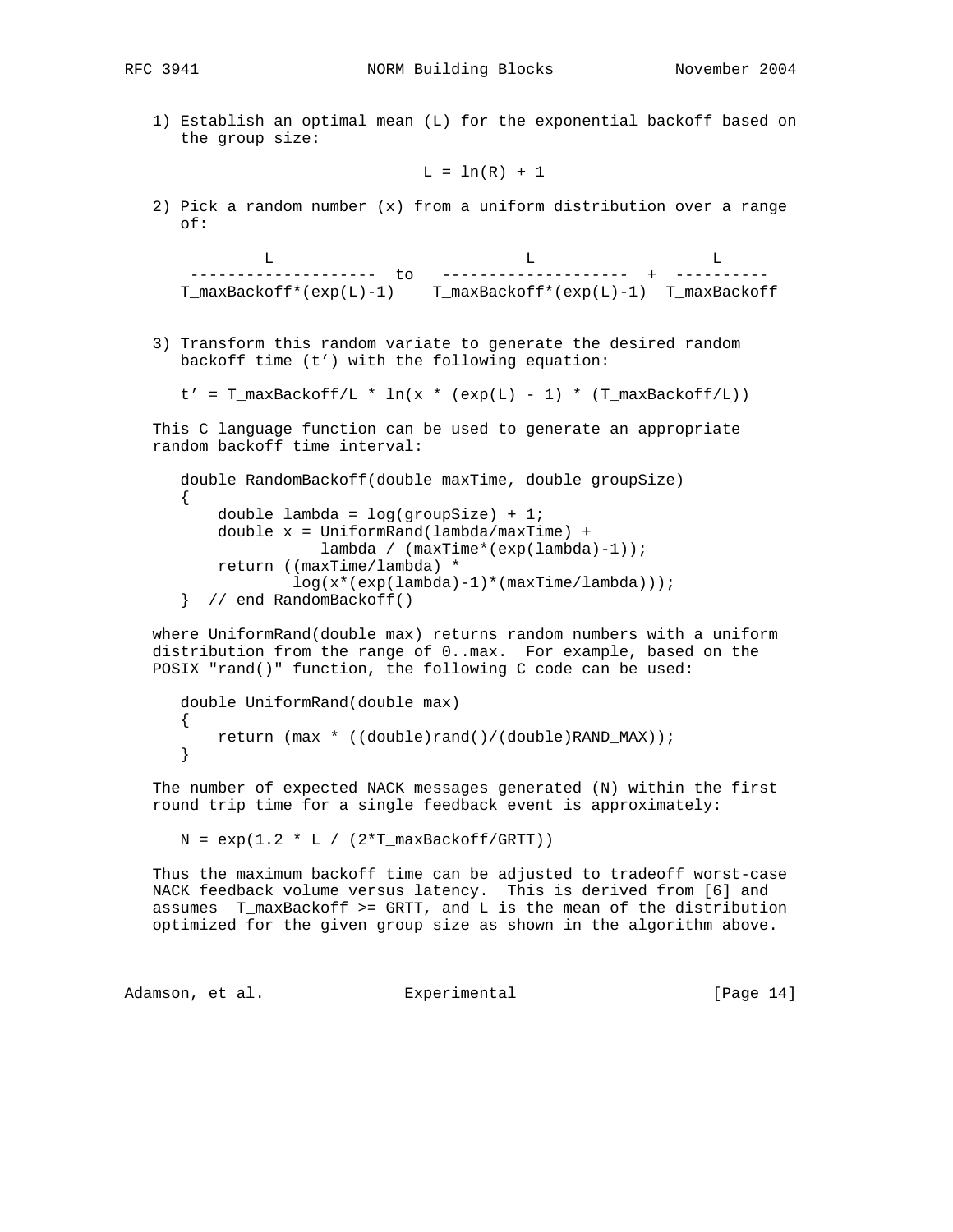Note that other mechanisms within the protocol may work to reduce redundant NACK generation further. It is suggested that T\_maxBackoff be selected as an integer multiple of the sender's current advertised GRTT estimate such that:

T\_maxBackoff =  $K * GRTT$  ; where  $K > = 1$ 

 For general Internet operation, a default value of K=4 is RECOMMENDED for operation with multicast (to the group at large) NACK delivery and a value of K=6 for unicast NACK delivery. Alternate values may be used to for buffer utilization, reliable delivery latency and group size scalability tradeoffs.

 Given that (K\*GRTT) is the maximum backoff time used by the receivers to initiate NACK transmission, other timeout periods related to the NACK repair process can be scaled accordingly. One of those timeouts is the amount of time a receiver should wait after generating a NACK message before allowing itself to initiate another NACK backoff/transmission cycle (T\_rcvrHoldoff). This delay should be sufficient for the sender to respond to the received NACK with repair messages. An appropriate value depends upon the amount of time for the NACK to reach the sender and the sender to provide a repair response. This MUST include any amount of sender NACK aggregation period during which possible multiple NACKs are accumulated to determine an efficient repair response. These timeouts are further discussed in the section below on "Sender NACK Processing and Repair Response".

 There are also secondary measures that can be applied to improve the performance of feedback suppression. For example, the sender's data content transmissions can follow an ordinal sequence of transmission. When repairs for data content occur, the receiver can note that the sender has "rewound" its data content transmission position by observing the data object, FEC block number, and FEC symbol identifiers. Receivers SHOULD limit transmission of NACKs to only when the sender's current transmission position exceeds the point to which the receiver has incomplete reception. This reduces premature requests for repair of data the sender may be planning to provide in response to other receiver requests. This mechanism can be very effective for protocol convergence in high loss conditions when transmissions of NACKs from other receivers (or indicators from the sender) are lost. Another mechanism (particularly applicable when FEC is used) is for the sender to embed an indication of impending repair transmissions in current packets sent. For example, the indication may be as simple as an advertisement of the number of FEC packets to be sent for the current applicable coding block.

Adamson, et al. Experimental [Page 15]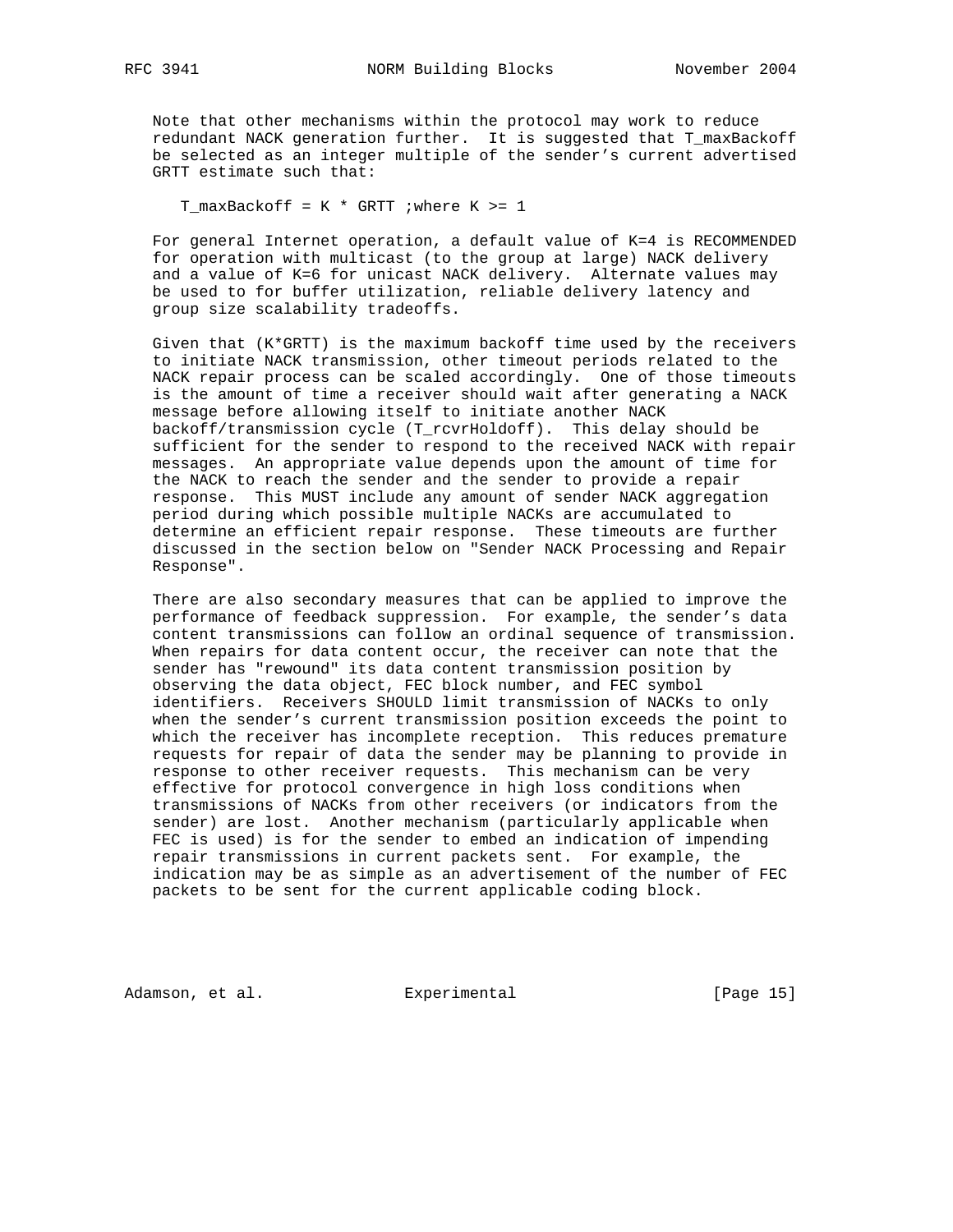Finally, some consideration might be given to using the NACKing history of receivers to weight their selection of NACK backoff timeout intervals. For example, if a receiver has historically been experiencing the greatest degree of loss, it may promote itself to statistically NACK sooner than other receivers. Note this requires there is correlation over successive intervals of time in the loss experienced by a receiver. Such correlation MAY not be present in multicast networks. This adjustment of backoff timeout selection may require the creation of an "early NACK" slot for these historical NACKers. This additional slot in the NACK backoff window will result in a longer repair cycle process that may not be desirable for some applications. The resolution of these trade-offs may be dependent upon the protocol's target application set or network.

 After the random backoff timeout has expired, the receiver will make a decision on whether to generate a NACK repair request or not (i.e., it has been suppressed). The NACK will be suppressed when any of the following conditions has occurred:

- 1) The accumulated state of NACKs heard from other receivers (or forwarding of this state by the sender) is equal to or supersedes the repair needs of the local receiver. Note that the local receiver should consider its repair needs only up to the sender transmission position recorded at the NACK cycle initiation (when the backoff timer was activated).
- 2) The sender's data content transmission position "rewinds" to a point ordinally less than that of the lowest sequence position of the local receiver's repair needs. (This detection of sender "rewind" indicates the sender has already responded to other receiver repair needs of which the local receiver may not have been aware). This "rewind" event can occur any time between 1) when the NACK cycle was initiated with the backoff timeout activation and 2) the current moment when the backoff timeout has expired to suppress the NACK. Another NACK cycle must be initiated by the receiver when the sender's transmission sequence position exceeds the receiver's lowest ordinal repair point. Note it is possible that the local receiver may have had its repair needs satisfied as a result of the sender's response to the repair needs of other receivers and no further NACKing is required.

 If these conditions have not occurred and the receiver still has pending repair needs, a NACK message is generated and transmitted. The NACK should consist of an accumulation of repair needs from the receiver's lowest ordinal repair point up to the current sender transmission sequence position. A single NACK message should be generated and the NACK message content should be truncated if it exceeds the payload size of single protocol message. When such NACK

Adamson, et al. Experimental [Page 16]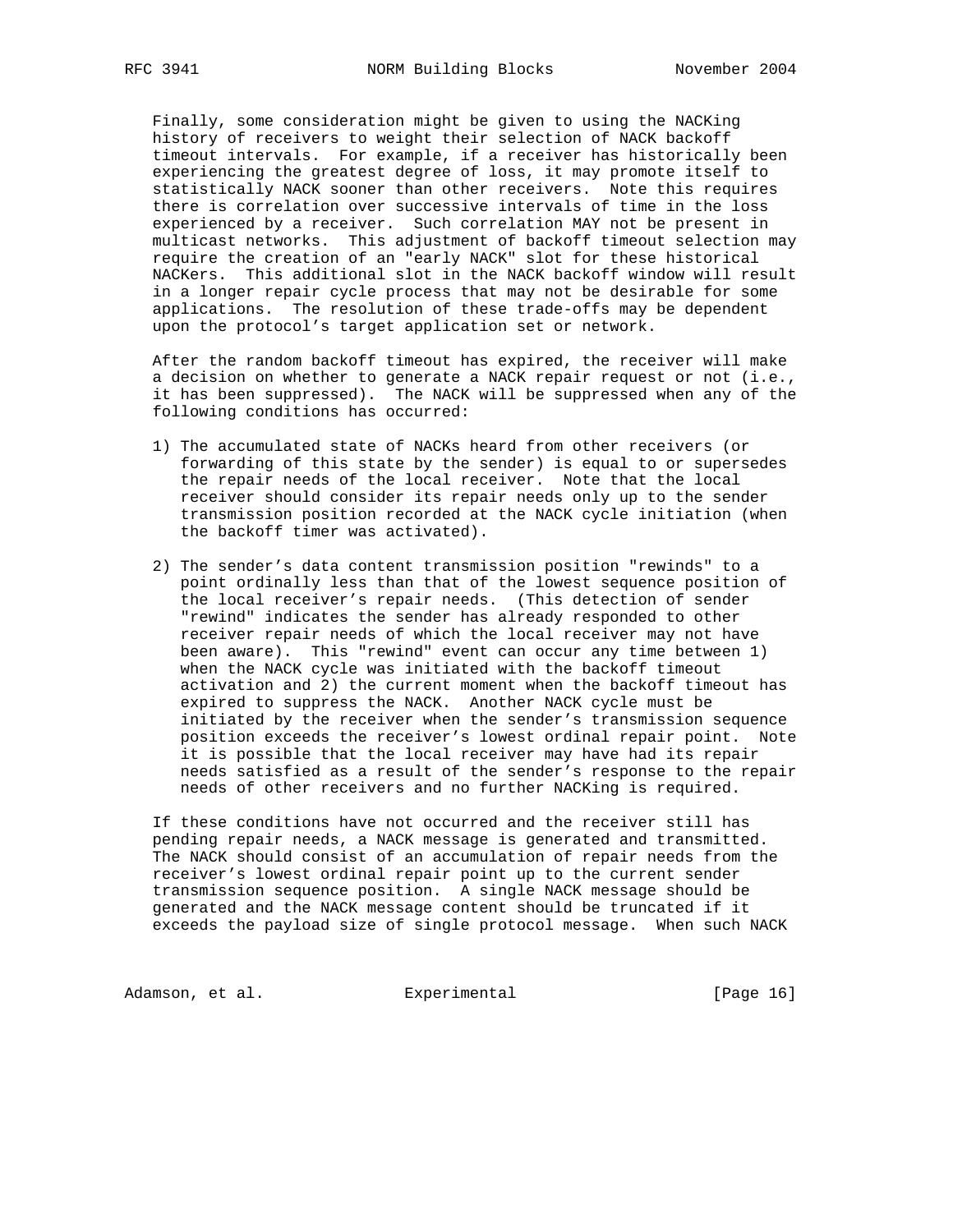payload limits occur, the NACK content SHOULD contain requests for the ordinally lowest repair content needed from the sender.

NACK Suppression Interface Description

Inputs:

- 1) NACK process initiation decision.
- 2) Recorded sender transmission sequence position.
- 3) Sender GRTT.
- 4) Sender group size estimate.
- 5) Application-defined bound on backoff timeout period.
- 6) NACKs from other receivers.
- 7) Pending repair indication from sender (may be forwarded NACKs).
- 8) Current sender transmission sequence position.

Outputs:

 1) Yes/no decision to generate NACK message upon backoff timer expiration.

3.2.3. NACK Content

 The content of NACK messages generated by reliable multicast receivers will include information detailing their current repair needs. The specific information depends on the use and type of FEC in the NORM repair process. The identification of repair needs is dependent upon the data content identification (See Section 3.5 below). At the highest level the NACK content will identify the sender to which the NACK is addressed and the data transport object (or stream) within the sender's transmission that needs repair. For the indicated transport entity, the NACK content will then identify the specific FEC coding blocks and/or symbols it requires to reconstruct the complete transmitted data. This content may consist of FEC block erasure counts and/or explicit indication of missing blocks or symbols (segments) of data and FEC content. It should also be noted that NORM can be effectively instantiated without a requirement for reliable NACK delivery using the techniques discussed here.

3.2.3.1. NACK and FEC Repair Strategies

 Where FEC-based repair is used, the NACK message content will minimally need to identify the coding block(s) for which repair is needed and a count of erasures (missing packets) for the coding block. An exact count of erasures implies the FEC algorithm is capable of repairing \_any\_ loss combination within the coding block.

Adamson, et al. Experimental [Page 17]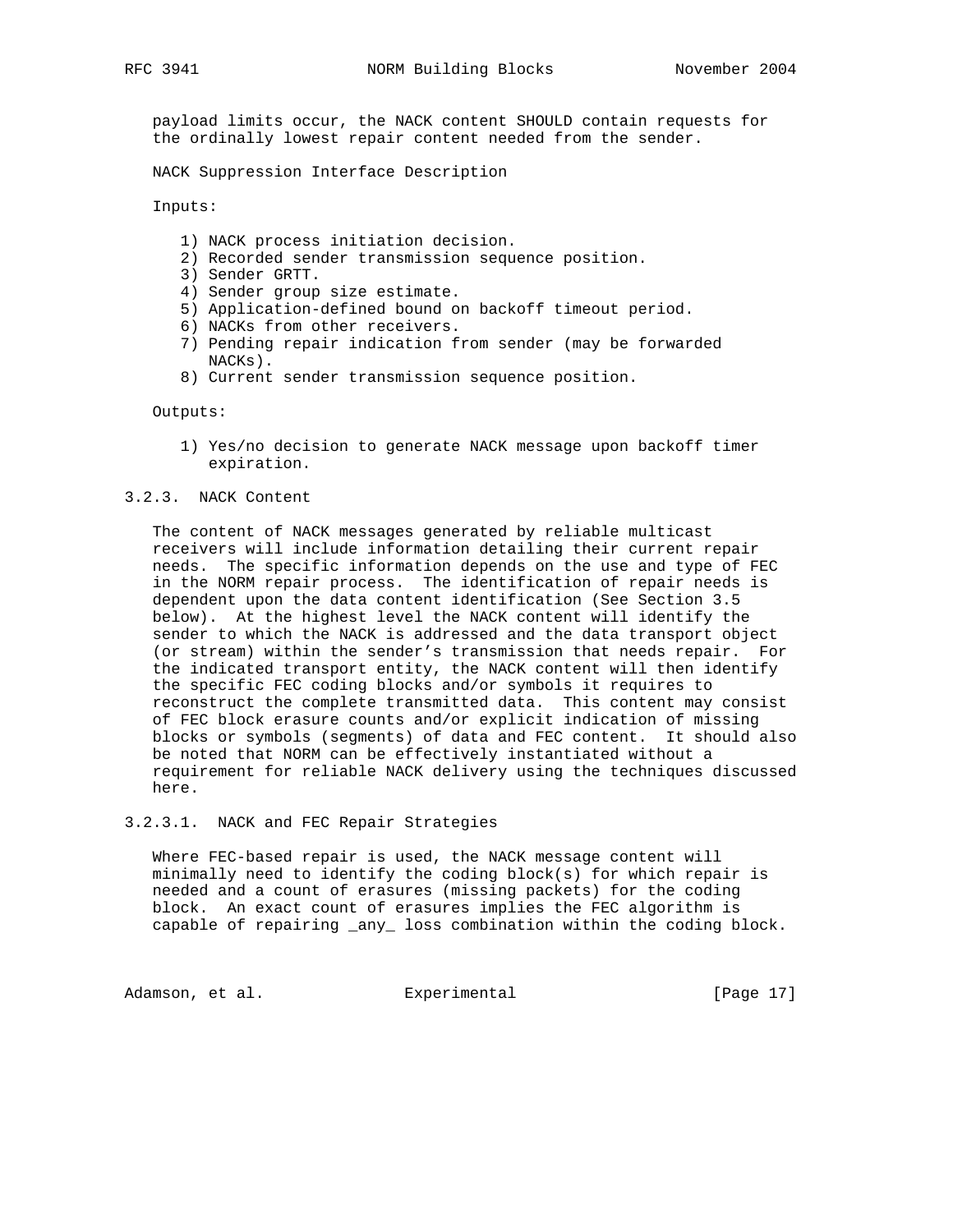This count may need to be adjusted for some FEC algorithms. Considering that multiple repair rounds may be required to successfully complete repair, an erasure count also implies that the quantity of unique FEC parity packets the server has available to transmit is essentially unlimited (i.e., the server will always be able to provide new, unique, previously unsent parity packets in response to any subsequent repair requests for the same coding block). Alternatively, the sender may "round-robin" transmit through its available set of FEC symbols for a given coding block, and eventually affect repair. For a most efficient repair strategy, the NACK content will need to also \_explicitly\_ identify which symbols (information and/or parity) the receiver requires to successfully reconstruct the content of the coding block. This will be particularly true of small to medium size block FEC codes (e.g., Reed Solomon) that are capable of provided a limited number of parity symbols per FEC coding block.

 When FEC is not used as part of the repair process, or the protocol instantiation is required to provide reliability even when the sender has transmitted all available parity for a given coding block (or the sender's ability to buffer transmission history is exceeded by the delay\*bandwidth\*loss characteristics of the network topology), the NACK content will need to contain \_explicit\_ coding block and/or segment loss information so that the sender can provide appropriate repair packets and/or data retransmissions. Explicit loss information in NACK content may also potentially serve other purposes. For example, it may be useful for decorrelating loss characteristics among a group of receivers to help differentiate candidate congestion control bottlenecks among the receiver set.

 When FEC is used and NACK content is designed to contain explicit repair requests, there is a strategy where the receivers can NACK for specific content that will help facilitate NACK suppression and repair efficiency. The assumptions for this strategy are that sender may potentially exhaust its supply of new, unique parity packets available for a given coding block and be required to explicitly retransmit some data or parity symbols to complete reliable transfer. Another assumption is that an FEC algorithm where any parity packet can fill any erasure within the coding block (e.g., Reed Solomon) is used. The goal of this strategy is to make maximum use of the available parity and provide the minimal amount of data and repair transmissions during reliable transfer of data content to the group.

 When systematic FEC codes are used, the sender transmits the data content of the coding block (and optionally some quantity of parity packets) in its initial transmission. Note that a systematic FEC coding block is considered to be logically made up of the contiguous set of data vectors plus parity vectors for the given FEC algorithm

Adamson, et al. **Experimental** [Page 18]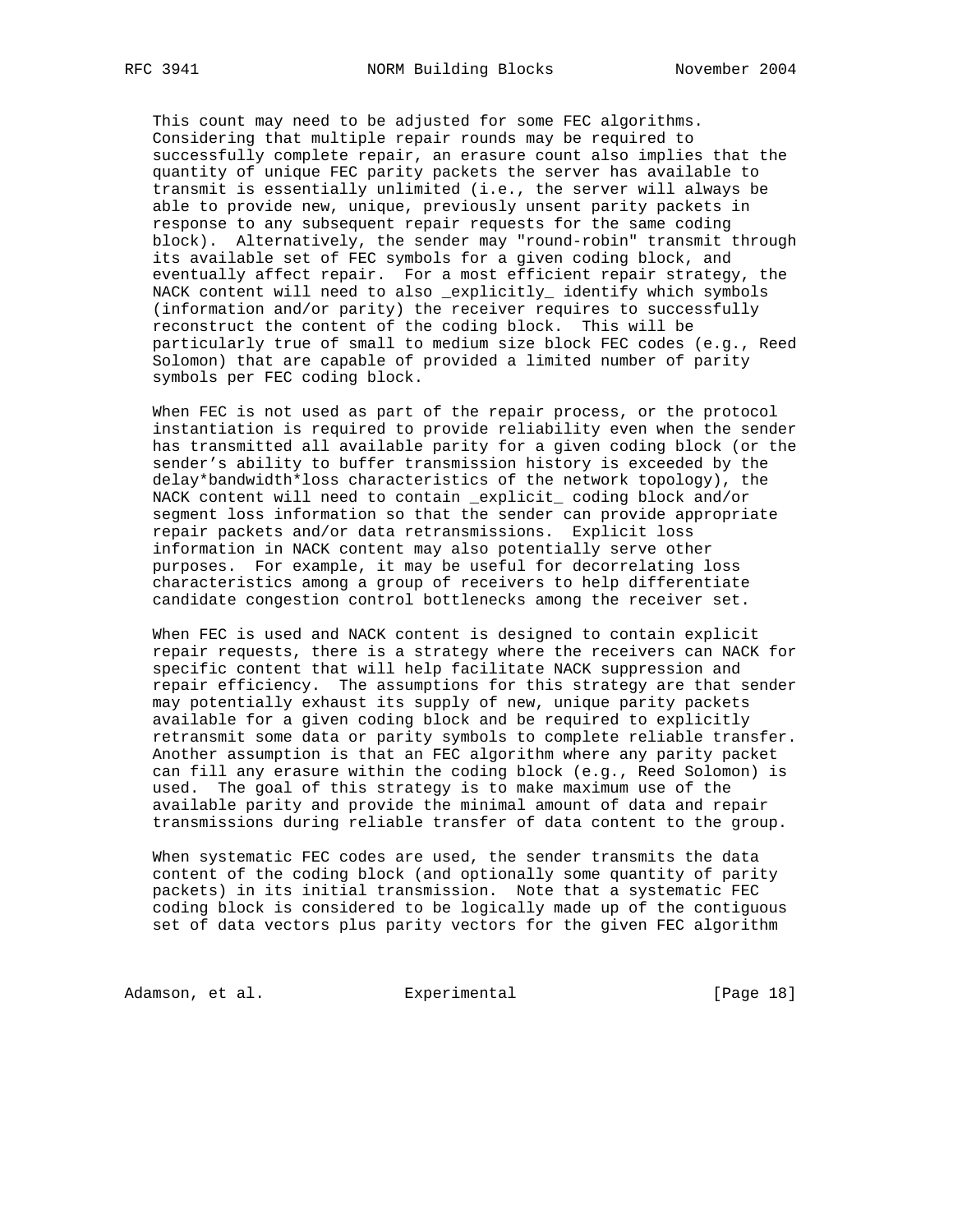used. For example, a coding scheme that provides for 64 data symbols and 32 parity symbols per coding block would contain FEC symbol identifiers in the range of 0 to 95.

 Receivers then can construct NACK messages requesting sufficient content to satisfy their repair needs. For example, if the receiver has three erasures in a given received coding block, it will request transmission of the three lowest ordinal parity vectors in the coding block. In our example coding scheme from the previous paragraph, the receiver would explicitly request parity symbols 64 to 66 to fill its three erasures for the coding block. Note that if the receiver's loss for the coding block exceeds the available parity quantity (i.e., greater than 32 missing symbols in our example), the receiver will be required to construct a NACK requesting all (32) of the available parity symbols plus some additional portions of its missing data symbols in order to reconstruct the block. If this is done consistently across the receiver group, the resulting NACKs will comprise a minimal set of sender transmissions to satisfy their repair needs.

 In summary, the rule is to request the lower ordinal portion of the parity content for the FEC coding block to satisfy the erasure repair needs on the first NACK cycle. If the available number of parity symbols is insufficient, the receiver will also request the subset of ordinally highest missing data symbols to cover what the parity symbols will not fill. Note this strategy assumes FEC codes such as Reed-Solomon for which a single parity symbol can repair any erased symbol. This strategy would need minor modification to take into account the possibly limited repair capability of other FEC types. On subsequent NACK repair cycles where the receiver may have received some portion of its previously requested repair content, the receiver will use the same strategy, but only NACK for the set of parity and/or data symbols it has not yet received. Optionally, the receivers could also provide a count of erasures as a convenience to the sender or intermediate systems assisting NACK operation.

 After receipt and accumulation of NACK messages during the aggregation period, the sender can begin transmission of fresh (previously untransmitted) parity symbols for the coding block based on the highest receiver erasure count \_if\_ it has a sufficient quantity of parity symbols that were \_not\_ previously transmitted. Otherwise, the sender MUST resort to transmitting the explicit set of repair vectors requested. With this approach, the sender needs to maintain very little state on requests it has received from the group without need for synchronization of repair requests from the group. Since all receivers use the same consistent algorithm to express their explicit repair needs, NACK suppression among receivers is simplified over the course of multiple repair cycles. The receivers

Adamson, et al. **Experimental** [Page 19]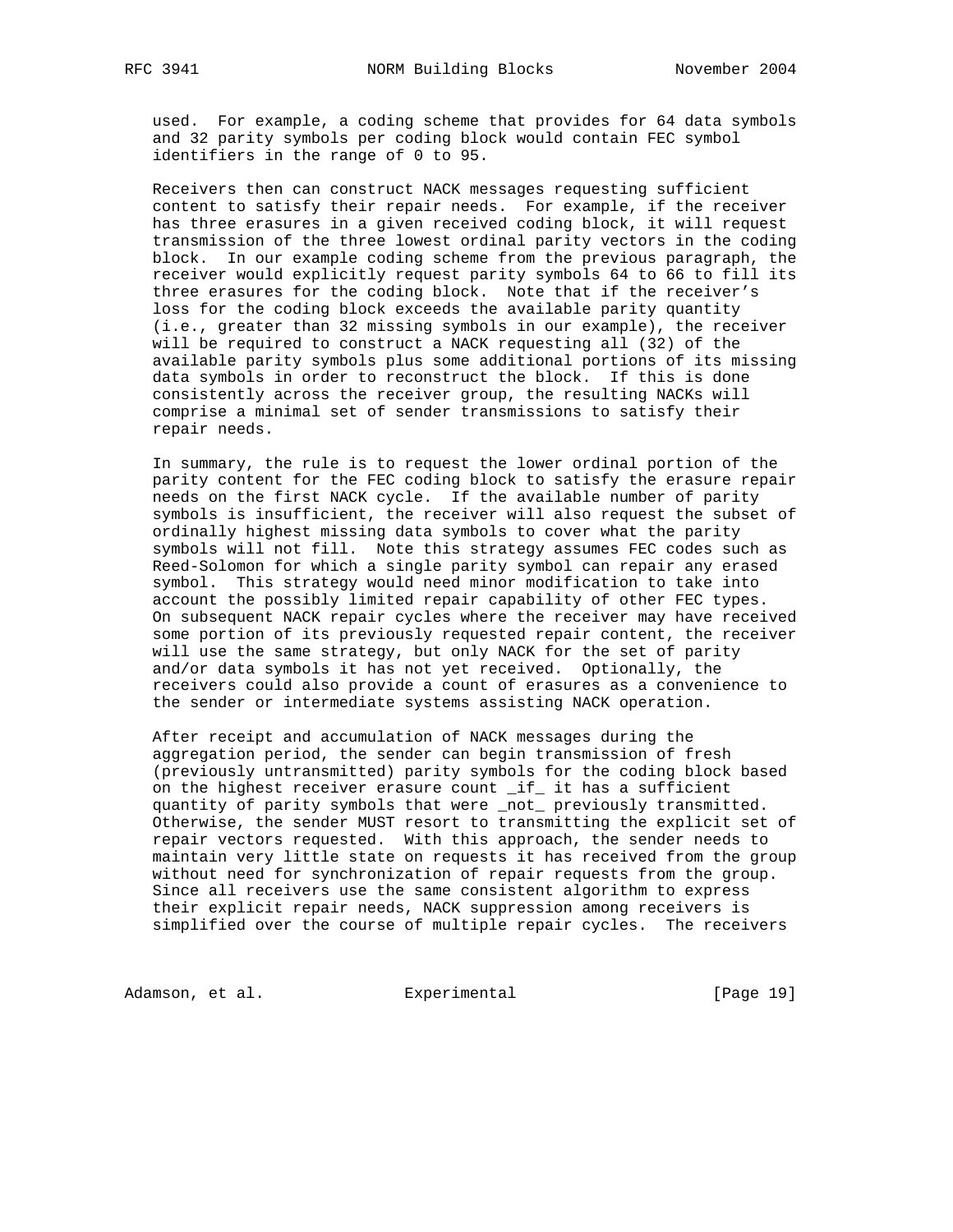can simply compare NACKs heard from other receivers against their own calculated repair needs to determine whether they should transmit or suppress their pending NACK messages.

3.2.3.2. NACK Content Format

Sender\_

 $\sqrt{ }$ 

 The format of NACK content will depend on the protocol's data service model and the format of data content identification the protocol uses. This NACK format also depends upon the type of FEC encoding (if any) used. Figure 2 illustrates a logical, hierarchical transmission content identification scheme, denoting that the notion of objects (or streams) and/or FEC blocking is optional at the protocol instantiation's discretion. Note that the identification of objects is with respect to a given sender. It is recommended that transport data content identification is done within the context of a sender in a given session. Since the notion of session "streams" and "blocks" is optional, the framework degenerates to that of typical transport data segmentation and reassembly in its simplest form.

 Session\_  $\sqrt{2}$ 

 $\sqrt{2}$ 

[Object/Stream(s)]\_

[FEC Blocks]\_

Symbols

Fig. 2: NORM Data Content Identification Hierarchy

The format of NACK messages should meet the following goals:

 $\overline{\phantom{a}}$ 

- 1) Able to identify transport data unit transmissions required to repair a portion of the received content, whether it is an entire missing object/stream (or range), entire FEC coding block(s), or sets of symbols,
- 2) Be simple to process for NACK aggregation and suppression,
- 3) Be capable of including NACKs for multiple objects, FEC coding blocks and/or symbols in a single message, and
- 4) Have a reasonably compact format.

 If the NORM transport object/stream is identified with an <objectId> and the FEC symbol being transmitted is identified with an <fecPayloadId>, the concatenation of <objectId::fecPayloadId>

Adamson, et al. experimental contract [Page 20]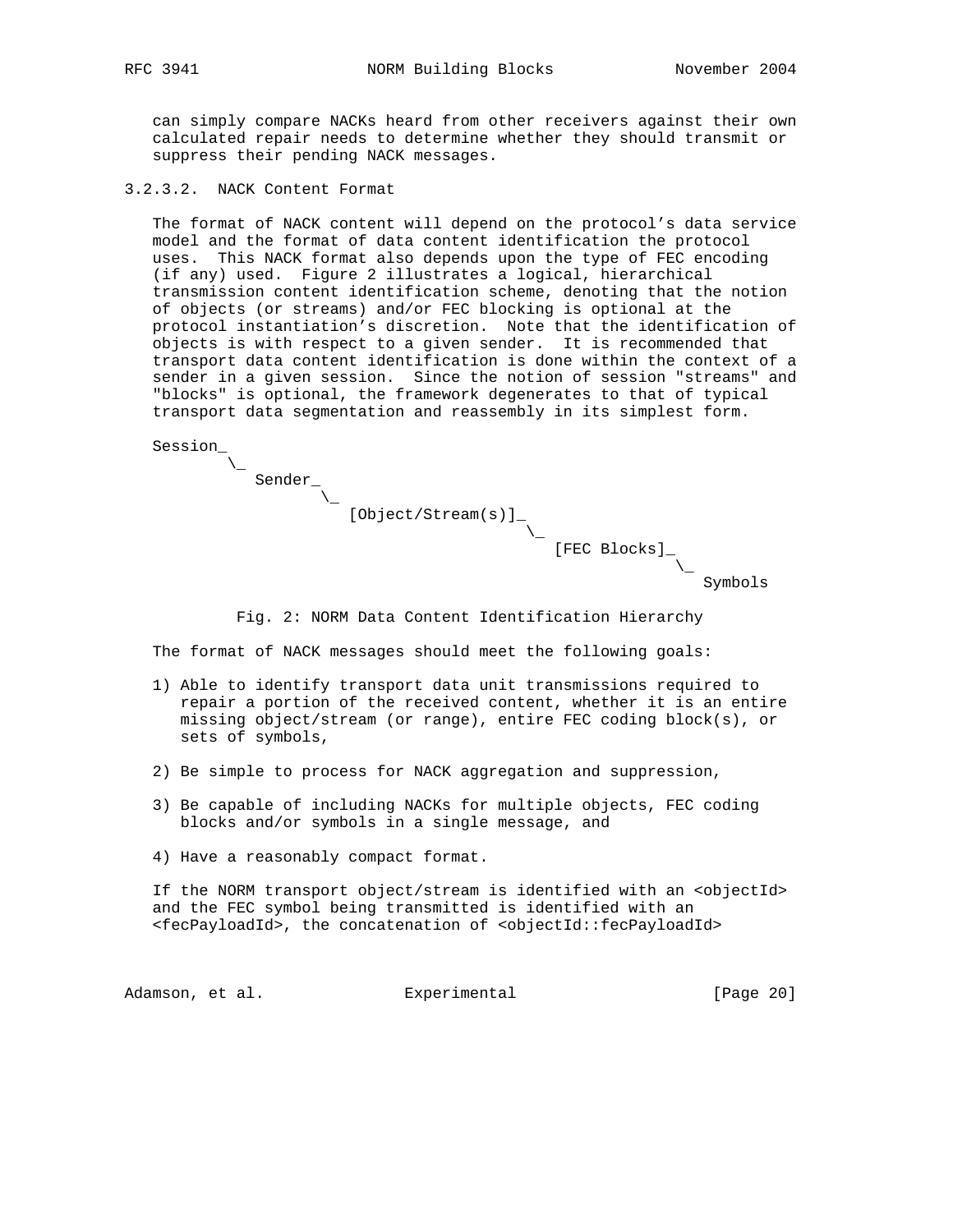comprises a basic transport protocol data unit (TPDU) identifier for symbols from a given source. NACK content can be composed of lists and/or ranges of these TPDU identifiers to build up NACK messages to describe the receivers repair needs. If no hierarchical object delineation or FEC blocking is used, the TPDU is a simple linear representation of the data symbols transmitted by the sender. When the TPDU represents a hierarchy for purposes of object/stream delineation and/or FEC blocking, the NACK content unit may require flags to indicate which portion of the TPDU is applicable. For example, if an entire "object" (or range of objects) is missing in the received data, the receiver will not necessarily know the appropriate range of <sourceBlockNumbers> or <encodingSymbolIds> for which to request repair and thus requires some mechanism to request repair (or retransmission) of the entire unit represented by an <objectId>. The same is true if entire FEC coding blocks represented by one or a range of <sourceBlockNumbers> have been lost.

NACK Content Interface Description

Inputs:

- 1) Sender identification.
- 2) Sender data identification.
- 3) Sender FEC Object Transmission Information.
- 4) Recorded sender transmission sequence position.
- 5) Current sender transmission sequence position. History of repair needs for this sender.

Outputs:

- 1) NACK message with repair requests.
- 3.2.4. Sender Repair Response

 Upon reception of a repair request from a receiver in the group, the sender will initiate a repair response procedure. The sender may wish to delay transmission of repair content until it has had sufficient time to accumulate potentially multiple NACKs from the receiver set. This allows the sender to determine the most efficient repair strategy for a given transport stream/object or FEC coding block. Depending upon the approach used, some protocols may find it beneficial for the sender to provide an indicator of pending repair transmissions as part of its current transmitted message content. This can aid some NACK suppression mechanisms. The amount of time to perform this NACK aggregation should be sufficient to allow for the maximum receiver NACK backoff window ("T\_maxBackoff" from Section 3.2.2) and propagation of NACK messages from the receivers to the sender. Note the maximum transmission delay of a message from a

Adamson, et al. Experimental [Page 21]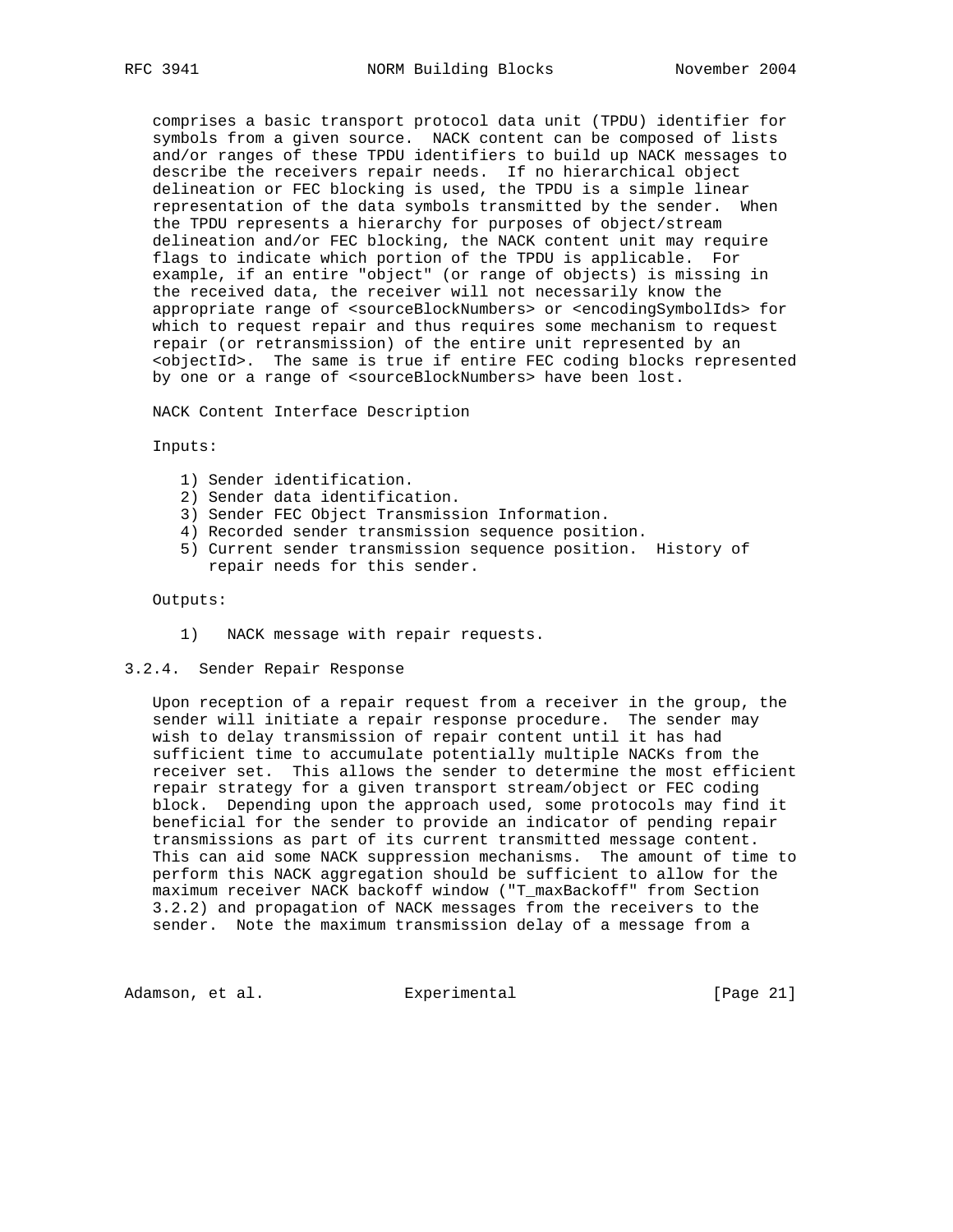receiver to the sender may be approximately (1\*GRTT) in the case of very asymmetric network topology with respect to transmission delay. Thus, if the maximum receiver NACK backoff time is  $T_{maxBackoff}$  = K\*GRTT, the sender NACK aggregation period should be equal to at least:

T\_sndrAggregate = T\_maxBackoff + 1\*GRTT = (K+1)\*GRTT

 Immediately after the sender NACK aggregation period, the sender will begin transmitting repair content determined from the aggregate NACK state and continue with any new transmission. Also, at this time, the sender should observe a "holdoff" period where it constrains itself from initiating a new NACK aggregation period to allow propagation of the new transmission sequence position due to the repair response to the receiver group. To allow for worst case asymmetry, this "holdoff" time should be:

T\_sndrHoldoff = 1\*GRTT

 Recall that the receivers will also employ a "holdoff" timeout after generating a NACK message to allow time for the sender's response. Given a sender <T\_sndrAggregate> plus <T\_sndrHoldoff> time of  $(K+1)*GRTT$ , the receivers should use holdoff timeouts of:

T\_rcvrHoldoff = T\_sndrAggregate + T\_sndrHoldoff = (K+2)\*GRTT

 This allows for a worst-case propagation time of the receiver's NACK to the sender, the sender's aggregation time and propagation of the sender's response back to the receiver. Additionally, in the case of unicast feedback from the receiver set, it may be useful for the sender to forward (via multicast) a representation of its aggregated NACK content to the group to allow for NACK suppression when there is not multicast connectivity among the receiver set.

 At the expiration of the <T\_sndrAggregate> timeout, the sender will begin transmitting repair messages according to the accumulated content of NACKs received. There are some guidelines with regards to FEC-based repair and the ordering of the repair response from the sender that can improve reliable multicast efficiency:

 1) When FEC is used, it is beneficial that the sender transmit previously untransmitted parity content as repair messages whenever possible. This maximizes the receiving nodes' ability to reconstruct the entire transmitted content from their individual subsets of received messages.

Adamson, et al. Experimental [Page 22]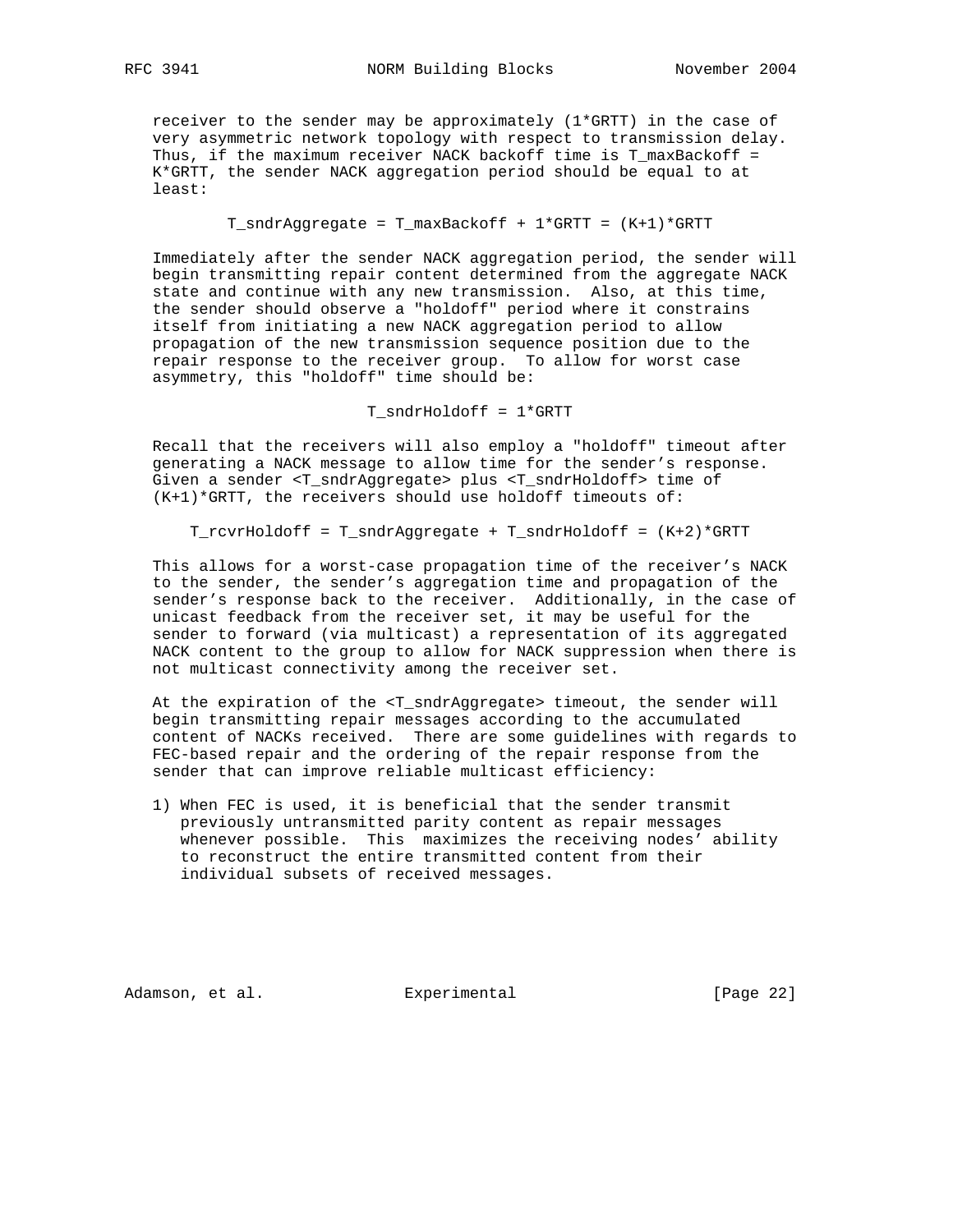2) The transmitted object and/or stream data and repair content should be indexed with monotonically increasing sequence numbers (within a reasonably large ordinal space). If the sender observes the discipline of transmitting repair for the earliest content (e.g., ordinally lowest FEC blocks) first, the receivers can use a strategy of withholding repair requests for later content until the sender once again returns to that point in the object/stream transmission sequence. This can increase overall message efficiency among the group and help work to keep repair cycles relatively synchronized without dependence upon strict time synchronization among the sender and receivers. This also helps minimize the buffering requirements of receivers and senders and reduces redundant transmission of data to the group at large.

Sender Repair Response Interface Description

Inputs:

- 1) Receiver NACK messages
- 2) Group timing information

Outputs

- 1) Repair messages (FEC and/or Data content retransmission)
- 2) Advertisement of current pending repair transmissions when unicast receiver feedback is detected.

# 3.3. NORM Receiver Join Policies and Procedures

 Consideration should be given to the policies and procedures by which new receivers join a group (perhaps where reliable transmission is already in progress) and begin requesting repair. If receiver joins are unconstrained, the dynamics of group membership may impede the application's ability to meet its goals for forward progression of data transmission. Policies limiting the opportunities when receivers begin participating in the NACK process may be used to achieve the desired behavior. For example, it may be beneficial for receivers to attempt reliable reception from a newly-heard sender only upon non-repair transmissions of data in the first FEC block of an object or logical portion of a stream. The sender may also implement policies limiting the receivers from which it will accept NACK requests, but this may be prohibitive for scalability reasons in some situations. Alternatively, it may be desirable to have a looser transport synchronization policy and rely upon session management mechanisms to limit group dynamics that can cause poor performance, in some types of bulk transfer applications (or for potential interactive reliable multicast applications).

Adamson, et al. Experimental [Page 23]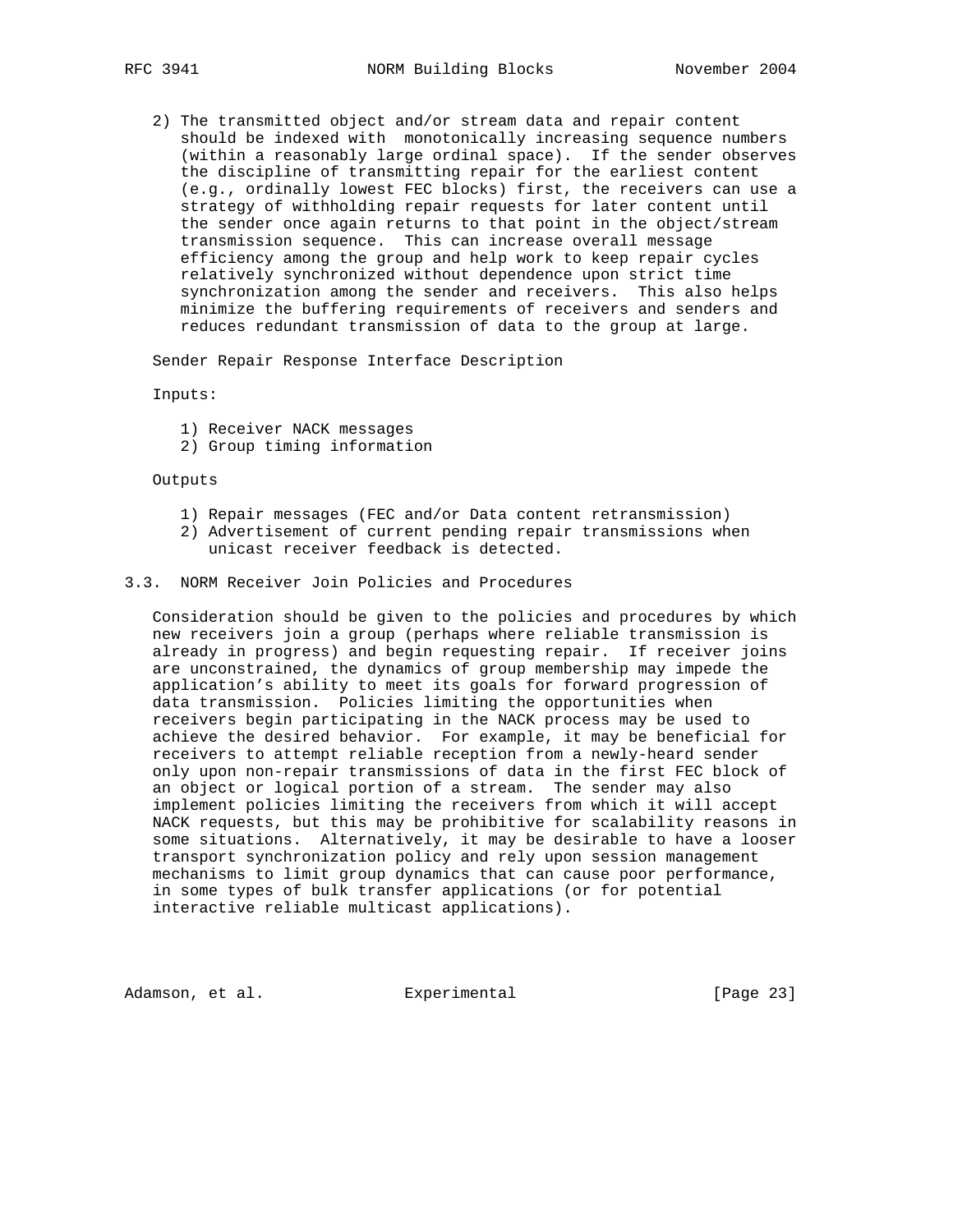Group Join Policy Interface Description

Inputs:

 1) Current object/stream data/repair content and sequencing identifiers from sender transmissions.

Outputs:

- 1) Receiver yes/no decision to begin receiving and NACKing for reliable reception of data
- 3.4. Reliable Multicast Member Identification

 In a NORM protocol (or other multicast protocols) where there is the potential for multiple sources of data, it is necessary to provide some mechanism to uniquely identify the sources (and possibly some or all receivers in some cases) within the group. Identity based on arriving packet source addresses is insufficient for several reasons. These reasons include routing changes for hosts with multiple interfaces that result in different packet source addresses for a given host over time, network address translation (NAT) or firewall devices, or other transport/network bridging approaches. As a result, some type of unique source identifier <sourceId> field should be present in packets transmitted by reliable multicast session members.

3.5. Data Content Identification

 The data and repair content transmitted by a NORM sender requires some form of identification in the protocol header fields. This identification is required to facilitate the reliable NACK-oriented repair process. These identifiers will also be used in NACK messages generated. This building block document assumes two very general types of data that may comprise bulk transfer session content. One type is static, discrete objects of finite size and the other is continuous non-finite streams. A given application may wish to reliably multicast data content using either one or both of these paradigms. While it may be possible for some applications to further generalize this model and provide mechanisms to encapsulate static objects as content embedded within a stream, there are advantages in many applications to provide distinct support for static bulk objects and messages with the context of a reliable multicast session. These applications may include content caching servers, file transfer, or collaborative tools with bulk content. Applications with requirements for these static object types can then take advantage of transport layer mechanisms (i.e., segmentation/reassembly, caching, integrated forward error correction coding, etc.) rather than being

Adamson, et al. **Experimental** (Page 24)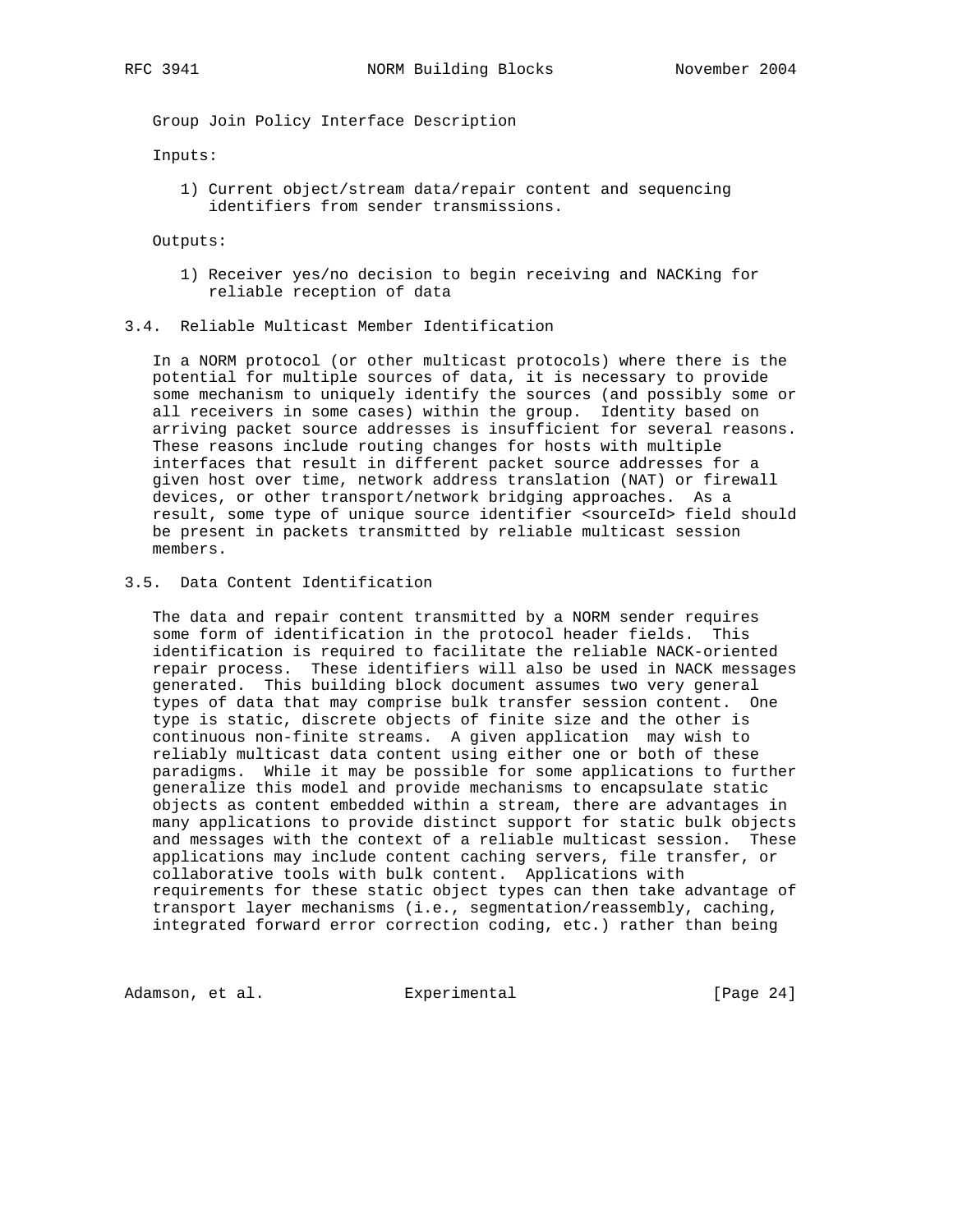required to provide their own mechanisms for these functions at the application layer.

 As noted, some applications may alternatively desire to transmit bulk content in the form of one or more streams of non-finite size. Example streams include continuous quasi-real-time message broadcasts (e.g., stock ticker) or some content types that are part of collaborative tools or other applications. And, as indicated above, some applications may wish to encapsulate other bulk content (e.g., files) into one or more streams within a multicast session.

 The components described within this building block document are envisioned to be applicable to both of these models with the potential for a mix of both types within a single multicast session. To support this requirement, the normal data content identification should include a field to uniquely identify the object or stream <objectId> within some reasonable temporal or ordinal interval. Note that it is \_not\_ expected that this data content identification will be globally unique. It is expected that the object/stream identifier will be unique with respect to a given sender within the reliable multicast session and during the time that sender is supporting a specific transport instance of that object or stream.

 Since the "bulk" object/stream content usually requires segmentation, some form of segment identification must also be provided. This segment identifier will be relative to any object or stream identifier that has been provided. Thus, in some cases, NORM protocol instantiations may be able to receive transmissions and request repair for multiple streams and one or more sets of static objects in parallel. For protocol instantiations employing FEC the segment identification portion of the data content identifier may consist of a logical concatenation of a coding block identifier <sourceBlockNumber> and an identifier for the specific data or parity symbol <encodingSymbolId> of the code block. The FEC Building Block document [9] provides a standard message format for identifying FEC transmission content. NORM protocol instantiations using FEC SHOULD follow that document's guidelines.

 Additionally, flags to determine the usage of the content identifier fields (e.g., stream vs. object) may be applicable. Flags may also serve other purposes in data content identification. It is expected that any flags defined will be dependent upon individual protocol instantiations.

 In summary, the following data content identification fields may be required for NORM protocol data content messages:

1) Source node identifier (<sourceId>)

Adamson, et al. Experimental Formula (Page 25)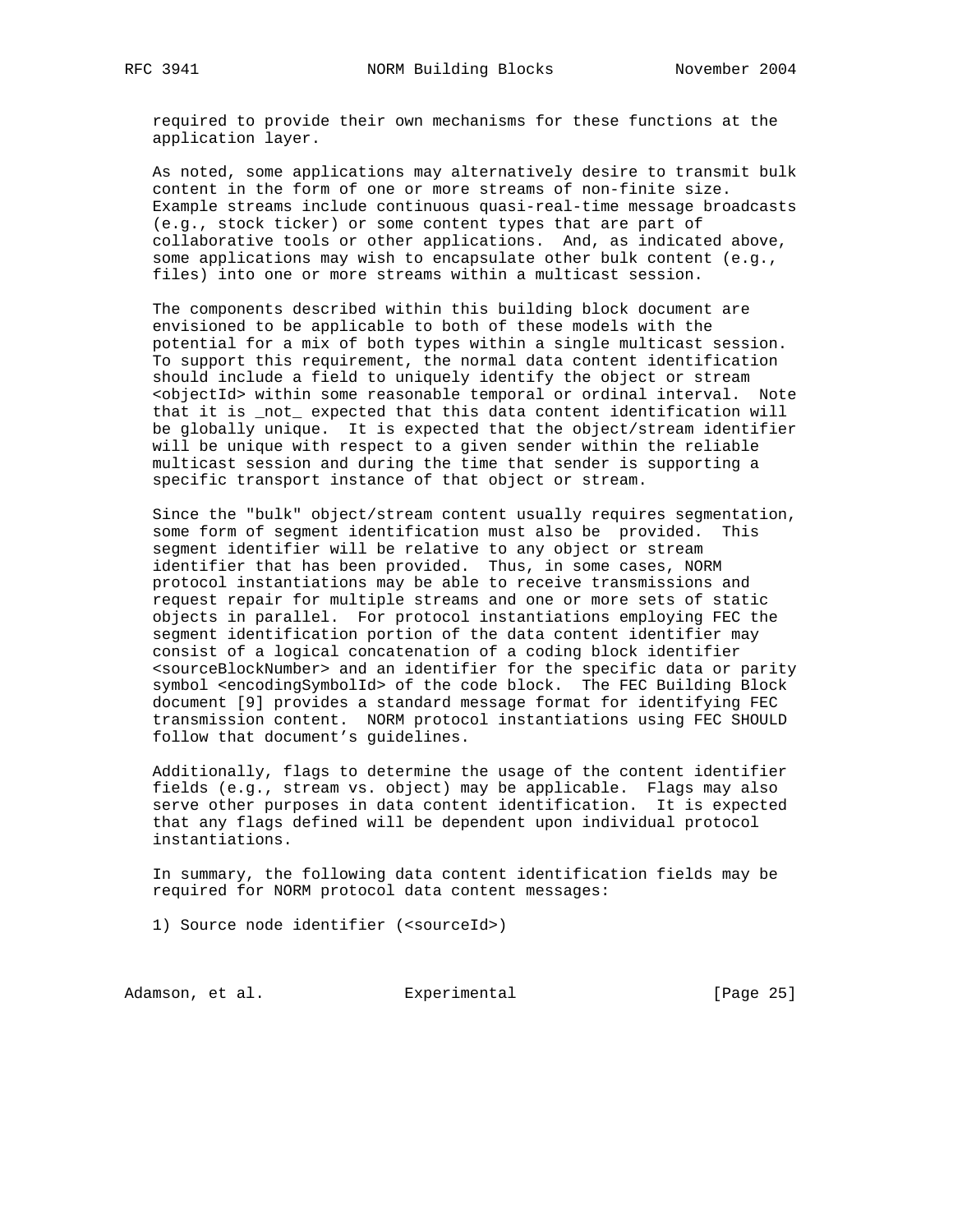- 2) Object/Stream identifier (<objectId>), if applicable.
- 3) FEC Block identifier (<sourceBlockNumber>), if applicable.
- 4) FEC Symbol identifier (<encodingSymbolId>)
- 5) Flags to differentiate interpretation of identifier fields or identifier structure that implicitly indicates usage.
- 6) Additional FEC transmission content fields per FEC Building Block

 These fields have been identified because any generated NACK messages will use these identifiers in requesting repair or retransmission of data. NORM protocols that use these data content fields should also be compatible with support for intermediate system assistance to reliable multicast transport operation when available.

3.6. Forward Error Correction (FEC)

 Multiple forward error correction (FEC) approaches have been identified that can provide great performance enhancements to the repair process of NACK-oriented and other reliable multicast protocols [11], [12], [13]. NORM protocols can reap additional benefits since FEC-based repair does not \_generally\_ require explicit knowledge of repair content within the bounds of its coding block size (in symbols). In NORM, parity repair packets generated will generally be transmitted only in response to NACK repair requests from receiving nodes. However, there are benefits in some network environments for transmitting some predetermined quantity of FEC repair packets multiplexed with the regular data symbol transmissions [14]. This can reduce the amount of NACK traffic generated with relatively little overhead cost when group sizes are very large or the network connectivity has a large delay\*bandwidth product with some nominal level of expected packet loss. While the application of FEC is not unique to NORM, these sorts of requirements may dictate the types of algorithms and protocol approaches that are applicable.

 A specific issue related to the use of FEC with NORM is the mechanism used to identify the portion(s) of transmitted data content to which specific FEC packets are applicable. It is expected that FEC algorithms will be based on generating a set of parity repair packets for a corresponding block of transmitted data packets. Since data content packets are uniquely identified by the concatenation of <sourceId::objectId::sourceBlockNumber::encodingSymbolId> during transport, it is expected that FEC packets will be identified in a similar manner. The FEC Building Block document [9] provides detailed recommendations concerning application of FEC and standard formats for related reliable multicast protocol messages.

Adamson, et al. Experimental [Page 26]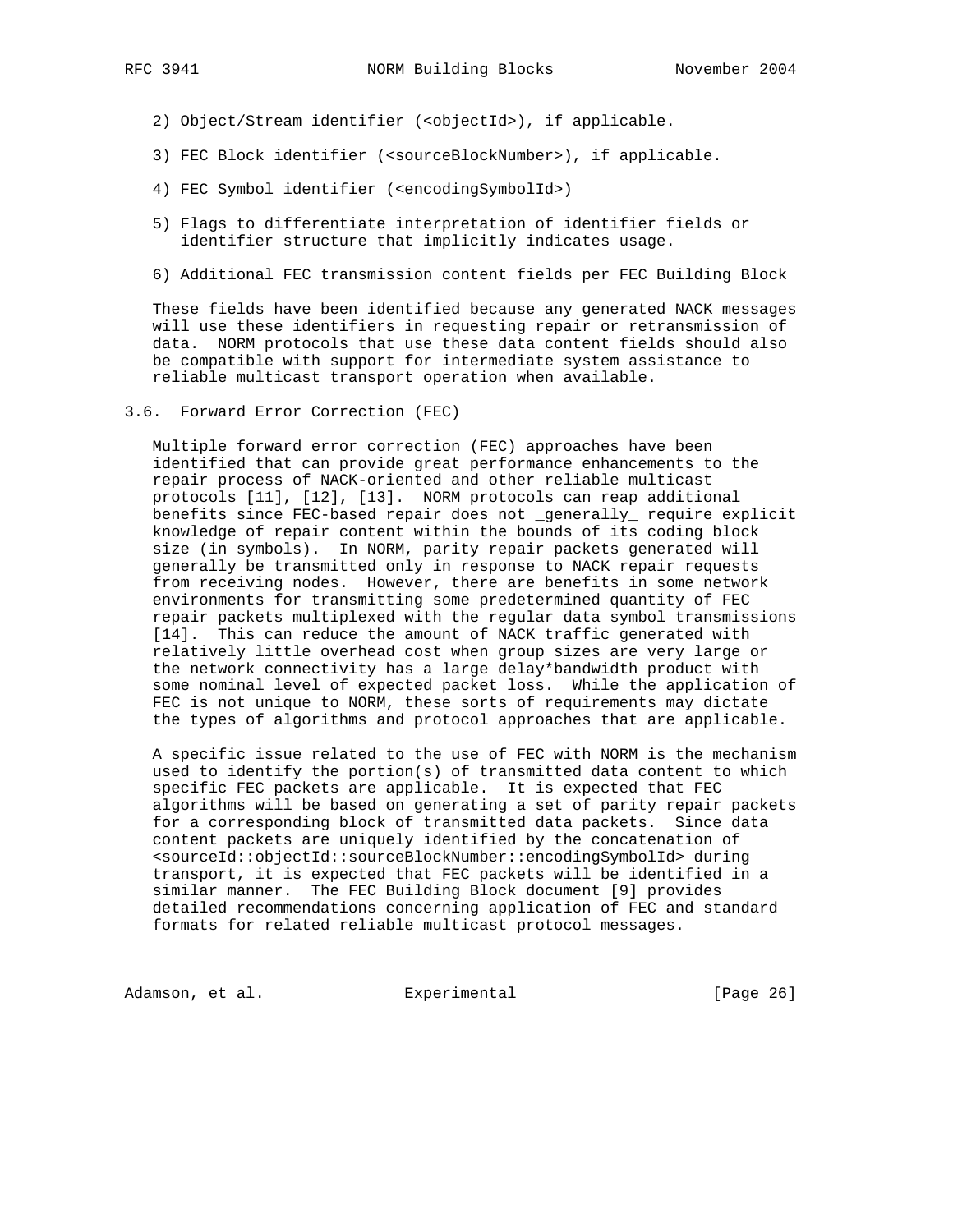# 3.7. Round-trip Timing Collection

 The measurement of packet propagation round-trip time (RTT) among members of the group is required to support timer-based NACK suppression algorithms, timing of sender commands or certain repair functions, and congestion control operation. The nature of the round-trip information collected is dependent upon the type of interaction among the members of the group. In the case where only "one-to-many" transmission is required, it may be that only the sender require RTT knowledge of the greatest RTT (GRTT) among the receiver set and/or RTT knowledge of only a portion of the group. Here, the GRTT information might be collected in a reasonably scalable manner. For congestion control operation, it is possible that RTT information may be required by each receiver in the group. In this case, an alternative RTT collection scheme may be utilized where receivers collect individual RTT measurements with respect to the sender and advertise them to the group or sender. Where it is likely that exchange of reliable multicast data will occur among the group on a "many-to-many" basis, there are alternative measurement techniques that might be employed for increased efficiency [15]. And in some cases, there might be absolute time synchronization among hosts that may simplify RTT measurement. There are trade-offs in multicast congestion control design that require further consideration before a universal recommendation on RTT (or GRTT) measurement can be specified. Regardless of how the RTT information is collected (and more specifically GRTT) with respect to congestion control or other requirements, the sender will need to advertise its current GRTT estimate to the group for various timeouts used by receivers.

#### 3.7.1. One-to-Many Sender GRTT Measurement

 The goal of this form of RTT measurement is for the sender to learn the GRTT among the receivers who are actively participating in NORM operation. The set of receivers participating in this process may be the entire group or some subset of the group determined from another mechanism within the protocol instantiation. An approach to collect this GRTT information follows.

 The sender periodically polls the group with a message (independent or "piggy-backed" with other transmissions) containing a <sendTime> timestamp relative to an internal clock at the sender. Upon reception of this message, the receivers will record this <sendTime> timestamp and the time (referenced to their own clocks) at which it was received <recvTime>. When the receiver provides feedback to the sender (either explicitly or as part of other feedback messages depending upon protocol instantiation specification), it will construct a "response" using the formula:

Adamson, et al. Experimental [Page 27]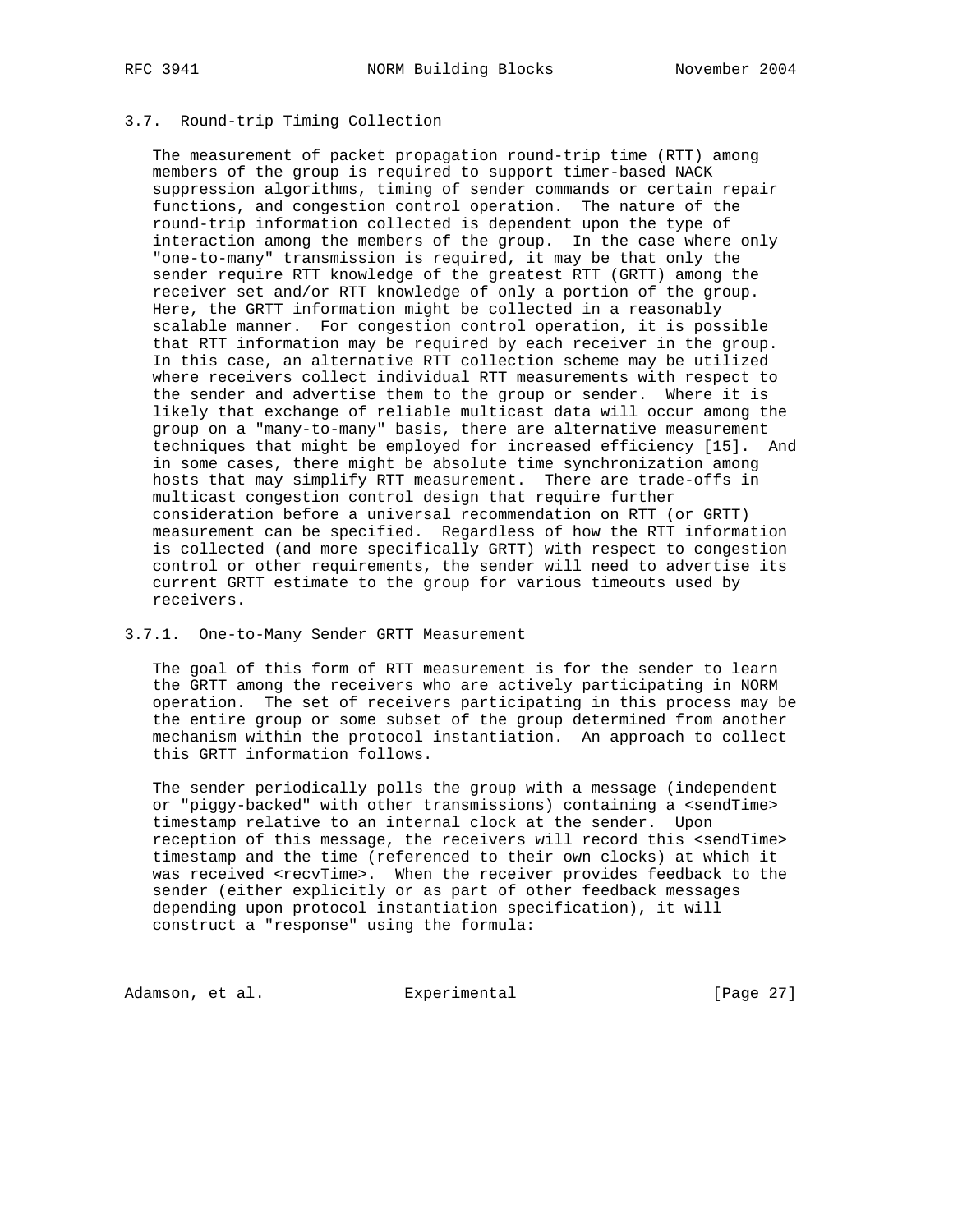grttResponse = sendTime + (currentTime - recvTime)

where the <sendTime> is the timestamp from the last probe message received from the source and the (<currentTime> - <recvTime>) is the amount of time differential since that request was received until the receiver generated the response.

 The sender processes each receiver response by calculating a current RTT measurement for the receiver from whom the response was received using the following formula:

RTT\_rcvr = currentTime - grttResponse

 During the each periodic GRTT probing interval, the source keeps the peak round trip timing measurement (RTT\_peak) from the set of responses it has received. A conservative estimate of GRTT is kept to maximize the efficiency of redundant NACK suppression and repair aggregation. The update to the source's ongoing estimate of GRTT is done observing the following rules:

 1) If a receiver's response round trip time (RTT\_rcvr) is greater than the current GRTT estimate, the GRTT is immediately updated to this new peak value:

GRTT = RTT\_rcvr

 2) At the end of the response collection period (i.e., the GRTT probe interval), if the recorded "peak" response RTT\_peak) is less than the current GRTT estimate, the GRTT is updated to:

GRTT = MAX(0.9\*GRTT, RTT\_peak)

- 3) If no feedback is received, the sender GRTT estimate remains unchanged.
- 4) At the end of the response collection period, the peak tracking value (RTT\_peak) is reset to ZERO for subsequent peak detection.

 The GRTT collection period (i.e., period of probe transmission) could be fixed at a value on the order of that expected for group membership and/or network topology dynamics. For robustness, more rapid probing could be used at protocol startup before settling to a less frequent, steady-state interval. Optionally, an algorithm may be developed to adjust the GRTT collection period dynamically in response to the current GRTT estimate (or variations in it) and to an estimation of packet loss. The overhead of probing messages could then be reduced when the GRTT estimate is stable and unchanging, but be adjusted to track more dynamically during periods of variation

Adamson, et al. Experimental [Page 28]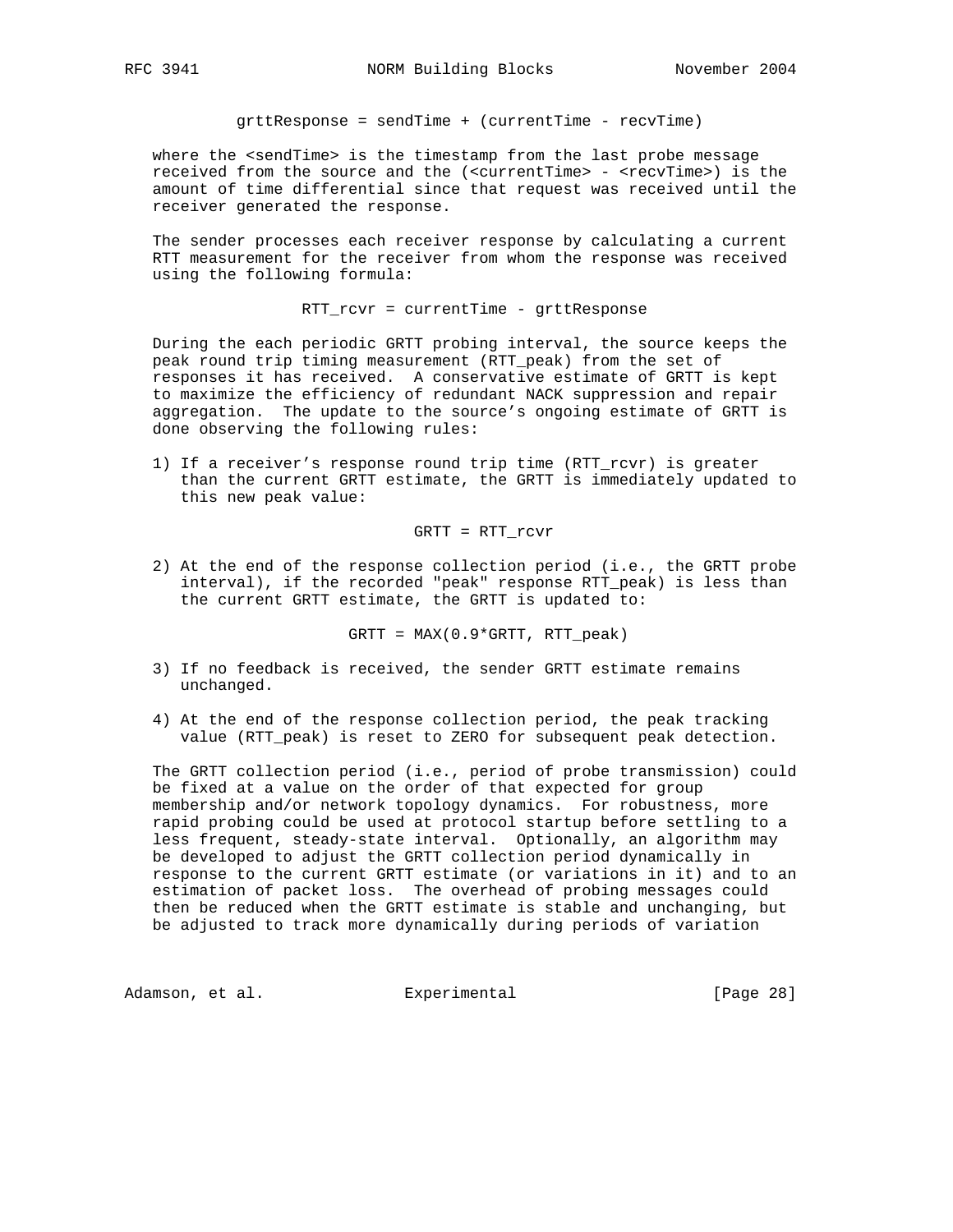with correspondingly shorter GRTT collection periods. GRTT collection may also be coupled with collection of other information for congestion control purposes.

 In summary, although NORM repair cycle timeouts are based on GRTT, it should be noted that convergent operation of the protocol does not \_strictly\_ depend on highly accurate GRTT estimation. The current mechanism has proved sufficient in simulations and in the environments where NORM-like protocols have been deployed to date. The estimate provided by the algorithm tracks the peak envelope of actual GRTT (including operating system effect as well as network delays) even in relatively high loss connectivity. The steady-state probing/update interval may potentially be varied to accommodate different levels of expected network dynamics in different environments.

3.7.2. One-to-Many Receiver RTT Measurement

 In this approach, receivers send messages with timestamps to the sender. To control the volume of these receiver-generated messages, a suppression mechanism similar to that described for NACK suppression my be used. The "age" of receivers' RTT measurement should be kept by receivers and used as a metric in competing for feedback opportunities in the suppression scheme. For example, receiver who have not made any RTT measurement or whose RTT measurement has aged most should have precedence over other receivers. In turn the sender may have limited capacity to provide an "echo" of the receiver timestamps back to the group, and it could use this RTT "age" metric to determine which receivers get precedence. The sender can determine the GRTT as described in 3.7.1 if it provides sender timestamps to the group. Alternatively, receivers who note their RTT is greater than the sender GRTT can compete in the feedback opportunity/suppression scheme to provide the sender and group with this information.

#### 3.7.3. Many-to-Many RTT Measurement

 For reliable multicast sessions that involve multiple senders, it may be useful to have RTT measurements occur on a true "many-to-many" basis rather than have each sender independently tracking RTT. Some protocol efficiency can be gained when receivers can infer an approximation of their RTT with respect to a sender based on RTT information they have on another sender and that other sender's RTT with respect to the new sender of interest. For example, for receiver "a" and sender's "b" and "c", it is likely that:

 $RTT(a<->b) \leq RTT(a<->c) + RTT(b<->c)$ 

Adamson, et al. Experimental Formula (Page 29)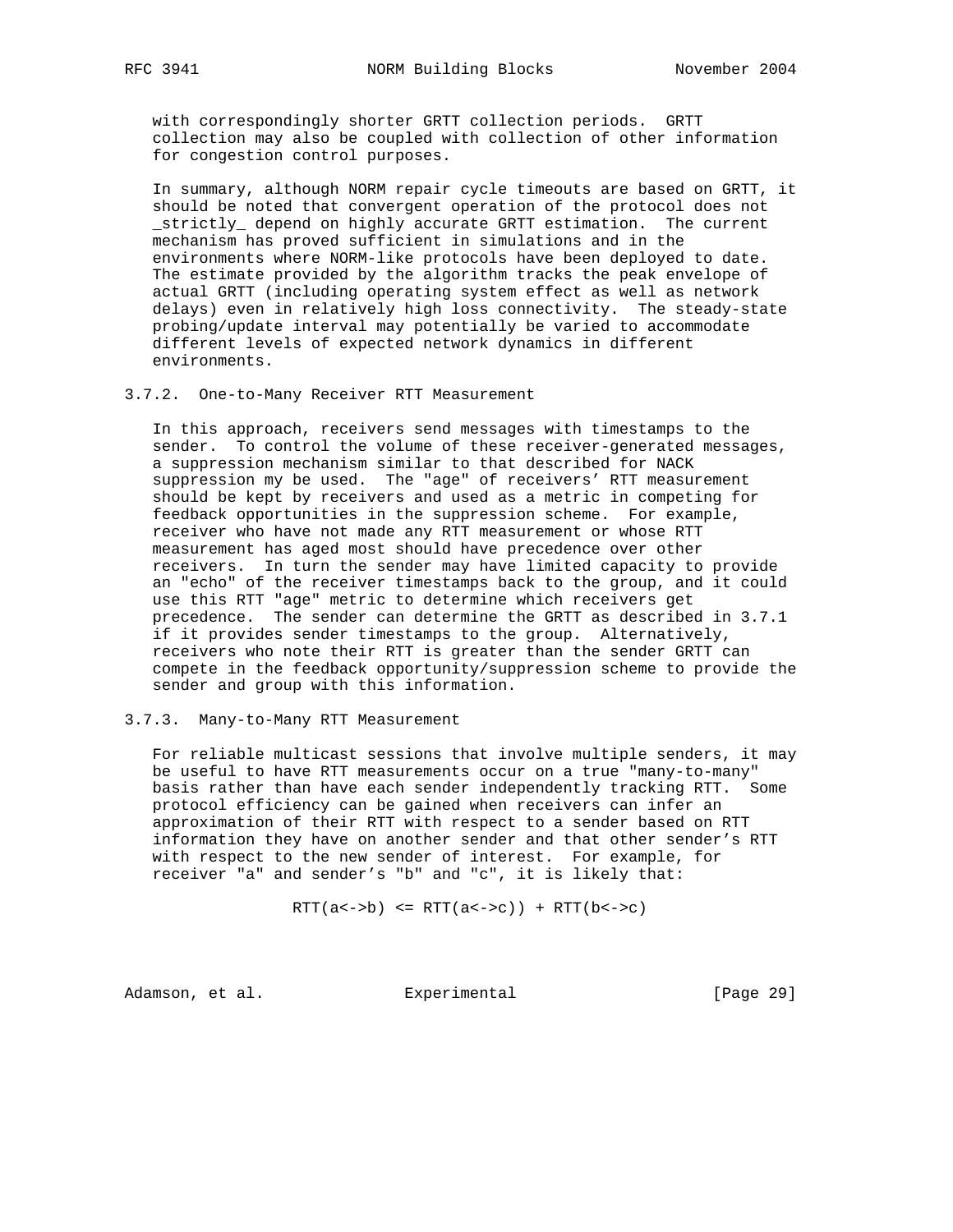RFC 3941 NORM Building Blocks November 2004

 Further refinement of this estimate can be conducted if RTT information is available to a node concerning its own RTT to a small subset of other group members and RTT information among those other group members it learns during protocol operation.

# 3.7.4. Sender GRTT Advertisement

 To facilitate deterministic NORM protocol operation, the sender should robustly advertise its current estimation of GRTT to the receiver set. Common, robust knowledge of the sender's current operating GRTT estimate among the group will allow the protocol to progress in its most efficient manner. The sender's GRTT estimate can be robustly advertised to the group by simply embedding the estimate into all pertinent messages transmitted by the sender. The overhead of this can be made quite small by quantizing (compressing) the GRTT estimate to a single byte of information. The following C language functions allows this to be done over a wide range (RTT\_MIN through RTT\_MAX) of GRTT values while maintaining a greater range of precision for small GRTT values and less precision for large values. Values of 1.0e-06 seconds and 1000 seconds are RECOMMENDED for RTT\_MIN and RTT\_MAX respectively. NORM applications may wish to place an additional, smaller upper limit on the GRTT advertised by senders to meet application data delivery latency constraints at the expense of greater feedback volume in some network environments.

```
 unsigned char QuantizeGrtt(double grtt)
 {
     if (grtt > RTT_MAX)
       grtt = RTT_MAX; else if (grtt < RTT_MIN)
        grtt = RTT_MIN;
    if (grtt < (33*RTT_MIN))return ((unsigned char)(grtt / RTT_MIN) - 1);
     else
         return ((unsigned char)(ceil(255.0-
                                  (13.0 * log(RTT_MAX/grtt)))));
 }
 double UnquantizeRtt(unsigned char qrtt)
 {
      return ((qrtt <= 31) ?
                (((double)(qrtt+1))*(double)RTT_MIN) :
               (RTT_MAX/exp(((double)(255-qrtt))/(double)13.0)));
 }
```

```
Adamson, et al. experimental [Page 30]
```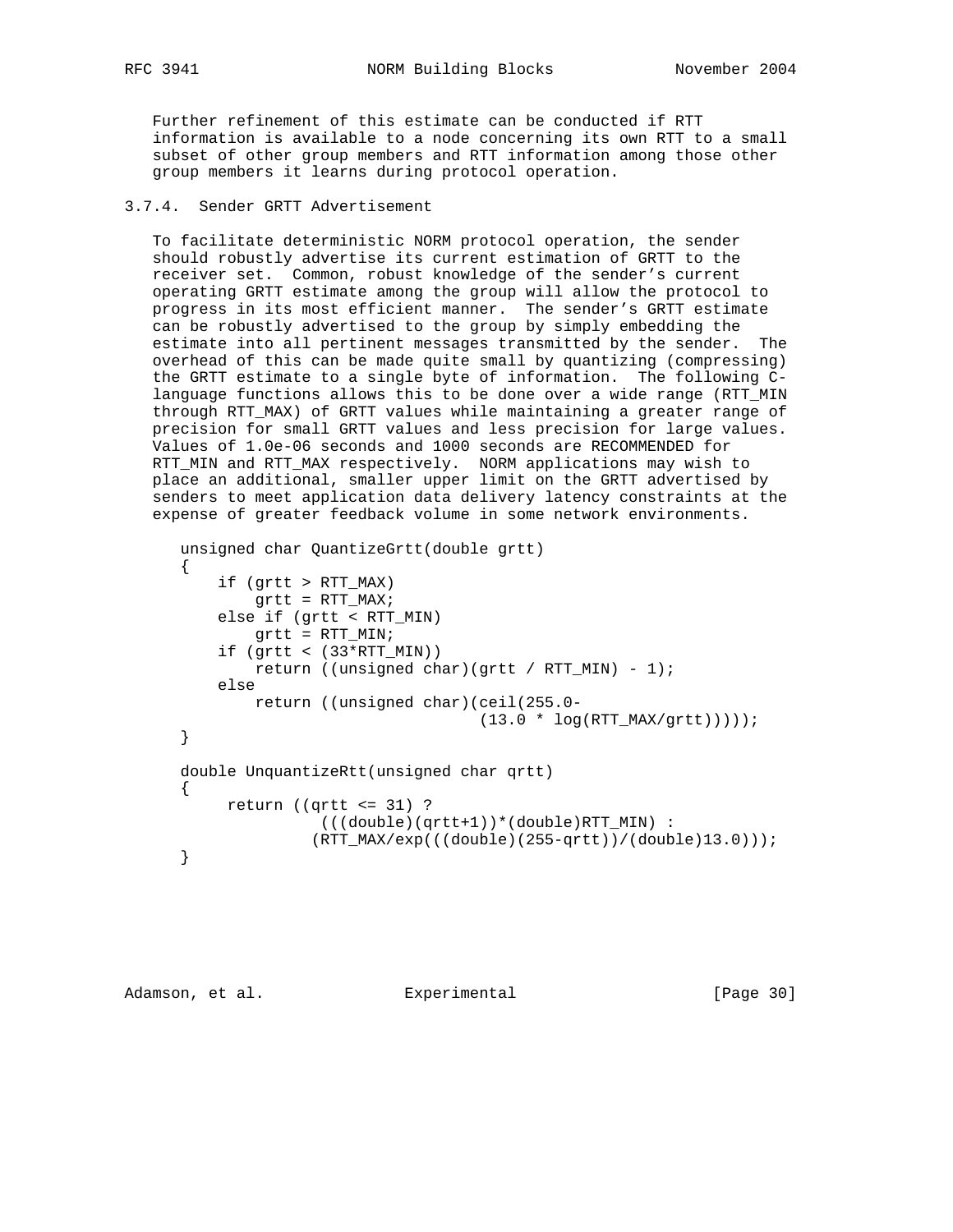Note that this function is useful for quantizing GRTT times in the range of 1 microsecond to 1000 seconds. Of course, NORM protocol implementations may wish to further constrain advertised GRTT estimates (e.g., limit the maximum value) for practical reasons.

### 3.8. Group Size Determination/Estimation

 When NORM protocol operation includes mechanisms that excite feedback from the group at large (e.g., congestion control), it may be possible to roughly estimate the group size based on the number of feedback messages received with respect to the distribution of the probabilistic suppression mechanism used. Note the timer-based suppression mechanism described in this document does not require a very accurate estimate of group size to perform adequately. Thus, a rough estimate, particularly if conservatively managed, may suffice. Group size may also be determined administratively. In absence of a group size determination mechanism a default group size value of 10,000 is RECOMMENDED for reasonable management of feedback given the scalability of expected NORM usage.

3.9. Congestion Control Operation

 Congestion control that fairly shares available network capacity with other reliable multicast and TCP instantiations is REQUIRED for general Internet operation. The TCP-Friendly Multicast Congestion Control (TFMCC) [16] or Pragmatic General Multicast Congestion Control (PGMCC) techniques [17] may be applied to NORM operation to meet this requirement.

### 3.10. Router/Intermediate System Assistance

 NACK-oriented protocols may benefit from general purpose router assistance. In particular, additional NACK suppression where routers or intermediate systems can aggregate NACK content (or filter duplicate NACK content) from receivers as it is relayed toward the sender could enhance NORM group size scalability. For NORM protocols using FEC, it is possible that intermediate systems may be able to filter FEC repair messages to provide an intelligent "subcast" of repair content to different legs of the multicast topology depending on the repair needs learned from previous receiver NACKs. Both of these types of assist functions would require router interpretation of transport data unit content identifiers and flags.

3.11. NORM Applicability

 The NORM building block applies to protocols wishing to employ negative acknowledgement to achieve reliable data transfer. Properly designed negative-acknowledgement (NACK)-oriented reliable multicast

Adamson, et al. Experimental [Page 31]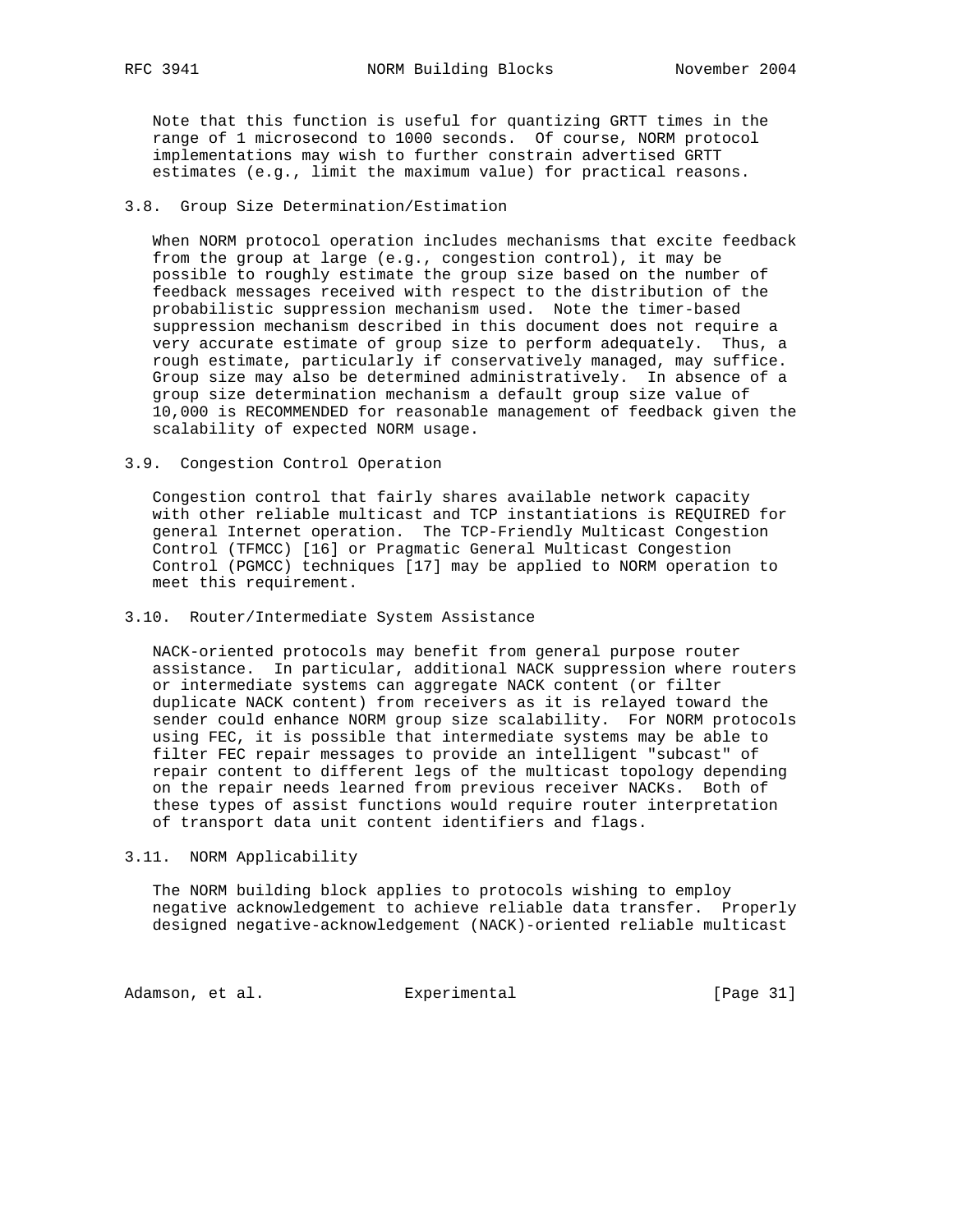(NORM) protocols offer scalability advantages for applications and/or network topologies where, for various reasons, it is prohibitive to construct a higher order delivery infrastructure above the basic Layer 3 IP multicast service (e.g., unicast or hybrid unicast/multicast data distribution trees). Additionally, the scalability property of NACK-oriented protocols [18], [19] is applicable where broad "fan-out" is expected for a single network hop (e.g., cable-TV data delivery, satellite, or other broadcast communication services). Furthermore, the simplicity of a protocol based on "flat" group-wide multicast distribution may offer advantages for a broad range of distributed services or dynamic networks and applications. NORM protocols can make use of reciprocal (among senders and receivers) multicast communication under the Any- Source Multicast (ASM) model defined in RFC 1112 [2], and are capable of scalable operation in asymmetric topologies such as Single-Source Multicast (SSM) [8] where there may only be unicast routing service from the receivers to the sender(s).

 NORM operation is compatible with transport layer forward error correction coding techniques as described in [13] and congestion control mechanisms such as those described in [16] and [17]. A principal limitation of NORM operation involves group size scalability when network capacity for receiver feedback is very limited. NORM operation is also governed by implementation buffering constraints. Buffering greater than that required for typical point-to-point reliable transport (e.g., TCP) is recommended to allow for disparity in the receiver group connectivity and to allow for the feedback delays required to attain group size scalability.

### 4. Security Considerations

 NORM protocols are expected to be subject to the same sort of security vulnerabilities as other IP and IP multicast protocols. NORM is compatible with IP security (IPsec) authentication mechanisms [20] that are RECOMMENDED for protection against session intrusion and denial of service attacks. A particular threat for NACK based protocols is that of NACK replay attacks that would prevent a NORM sender from making forward progress in transmission. Any standard IPsec mechanisms that can provide protection against such replay attacks are RECOMMENDED for use. Additionally, NORM protocol instantiations SHOULD consider providing support for their own NACK replay attack protection when network layer mechanisms are not available. The IETF Multicast Security (msec) Working Group is also developing solutions which may be applicable to NORM in the future.

Adamson, et al. Experimental [Page 32]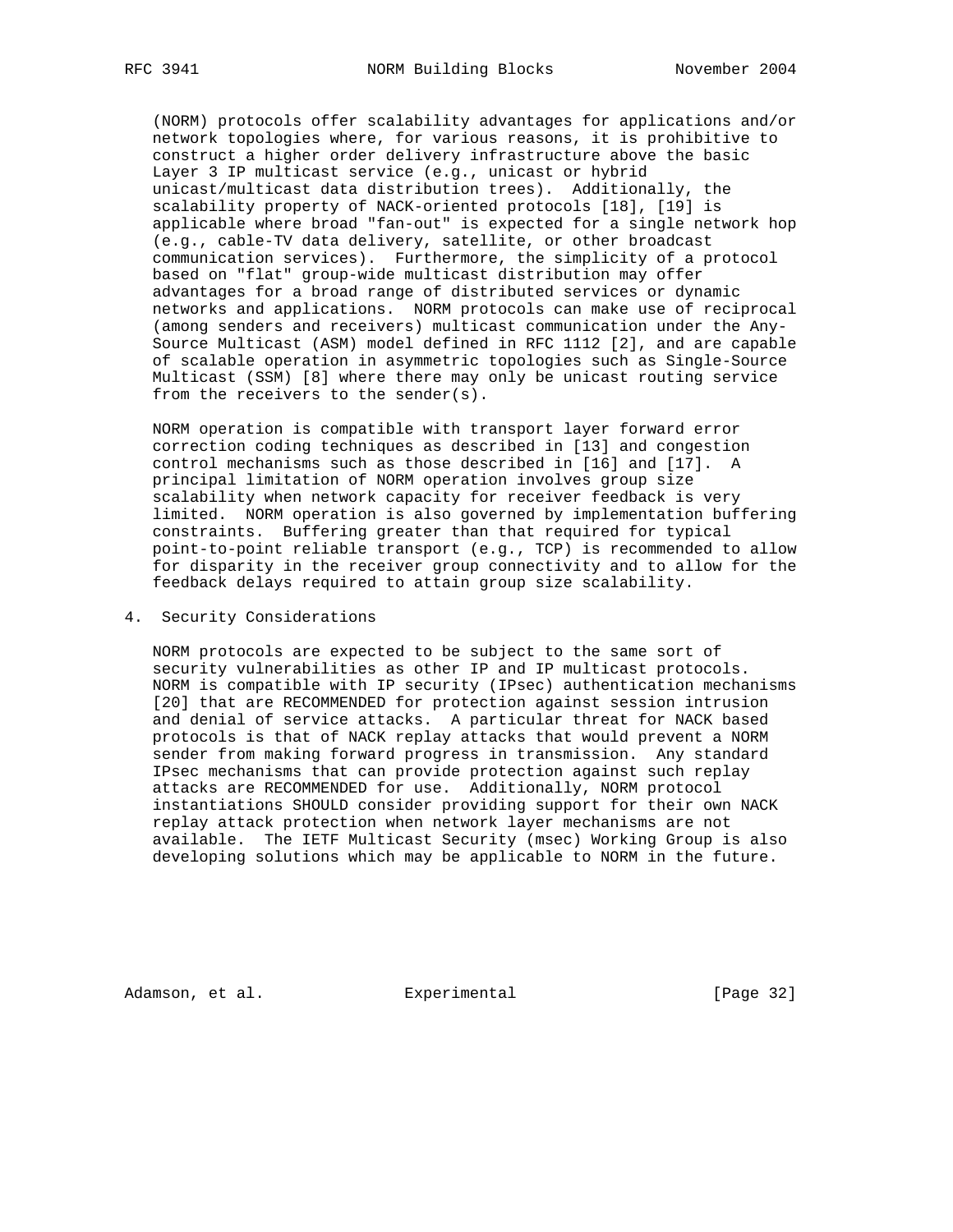5. Acknowledgements (and these are not Negative)

 The authors would like to thank Rick Jones, and Joerg Widmer for their valuable comments on this document. The authors would also like to thank the RMT working group chairs, Roger Kermode and Lorenzo Vicisano, for their support in development of this specification, and Sally Floyd for her early inputs into this document.

- 6. References
- 6.1. Normative References
	- [1] Bradner, S., "Key words for use in RFCs to Indicate Requirement Levels", BCP 14, RFC 2119, March 1997.
	- [2] Deering, S., "Host Extensions for IP Multicasting", STD 5, RFC 1112, August 1989.

6.2. Informative References

- [3] Mankin, A., Romanow, A., Bradner, S., and V. Paxson, "IETF Criteria for Evaluating Reliable Multicast Transport and Application Protocols", RFC 2357, June 1998.
- [4] Clark, D. and D. Tennenhouse, "Architectural Considerations for a New Generation of Protocols". In Proc. ACM SIGCOMM, pages 201--208, September 1990.
- [5] Kermode, R. and L. Vicisano, "Author Guidelines for Reliable Multicast Transport (RMT) Building Blocks and Protocol Instantiation documents", RFC 3269, April 2002.
- [6] Nonnenmacher, J. and E. Biersack, "Optimal Multicast Feedback," in IEEE Infocom, San Francisco, California, p. 964, March/April 1998.
- [7] Macker, J. and R. Adamson, "Quantitative Prediction of Nack Oriented Reliable Multicast (NORM) Feedback", Proc. IEEE MILCOM 2002, October 2002.
- [8] Holbrook, H., "A Channel Model for Multicast", Ph.D. Dissertation, Stanford University, Department of Computer Science, Stanford, California, August 2001.
- [9] Luby, M., Vicisano, L., Gemmell, J., Rizzo, L., Handley, M., and J. Crowcroft, "Forward Error Correction (FEC) Building Block", RFC 3452, December 2002.

Adamson, et al. experimental [Page 33]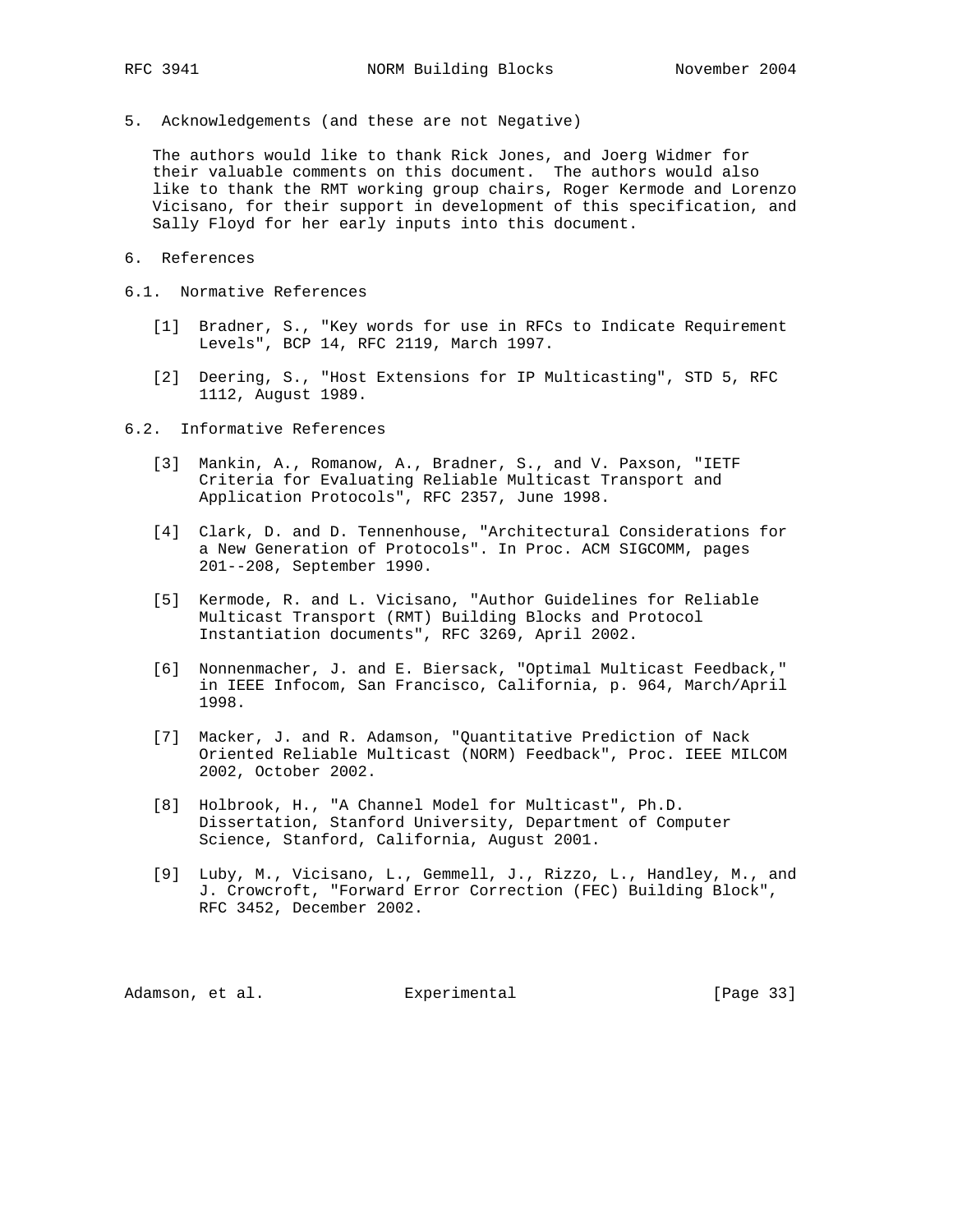- [10] Floyd, S., Jacobson, V., McCanne, S., Liu, C., and L. Zhang. "A Reliable Multicast Framework for Light-weight Sessions and Application Level Framing", Proc. ACM SIGCOMM, August 1995.
- [11] Metzner, J., "An Improved Broadcast Retransmission Protocol", IEEE Transactions on Communications, Vol. Com-32, No.6, June 1984.
- [12] Macker, J., "Reliable Multicast Transport and Integrated Erasure-based Forward Error Correction", Proc. IEEE MILCOM 97, October 1997.
- [13] Luby, M., Vicisano, L., Gemmell, J., Rizzo, L., Handley, M., and J. Crowcroft, "The Use of Forward Error Correction (FEC) in Reliable Multicast", RFC 3453, December 2002.
- [14] Gossink, D. and J. Macker, "Reliable Multicast and Integrated Parity Retransmission with Channel Estimation", IEEE GLOBECOM 98'.
- [15] Ozdemir, V., Muthukrishnan, S., and I. Rhee, "Scalable, Low- Overhead Network Delay Estimation", NCSU/AT&T White Paper, February 1999.
- [16] Widmer, J. and M. Handley, "Extending Equation-Based Congestion Control to Multicast Applications", Proc ACM SIGCOMM 2001, San Diego, August 2001.
- [17] Rizzo, L., "pgmcc: A TCP-Friendly Single-Rate Multicast Congestion Control Scheme", Proc ACM SIGCOMM 2000, Stockholm, August 2000.
- [18] Pingali, S., Towsley, D., and J. Kurose, "A Comparison of Sender-Initiated and Receiver-Initiated Reliable Multicast Protocols". In Proc. INFOCOM, San Francisco, CA, October 1993.
- [19] B.N. Levine, J.J. Garcia-Luna-Aceves, "A Comparison of Known Classes of Reliable Multicast Protocols", Proc. International Conference on Network Protocols (ICNP-96), Columbus, Ohio, Oct 29--Nov 1, 1996.
- [20] Kent, S. and R. Atkinson, "Security Architecture for the Internet Protocol", RFC 2401, November 1998.

Adamson, et al. **Experimental** [Page 34]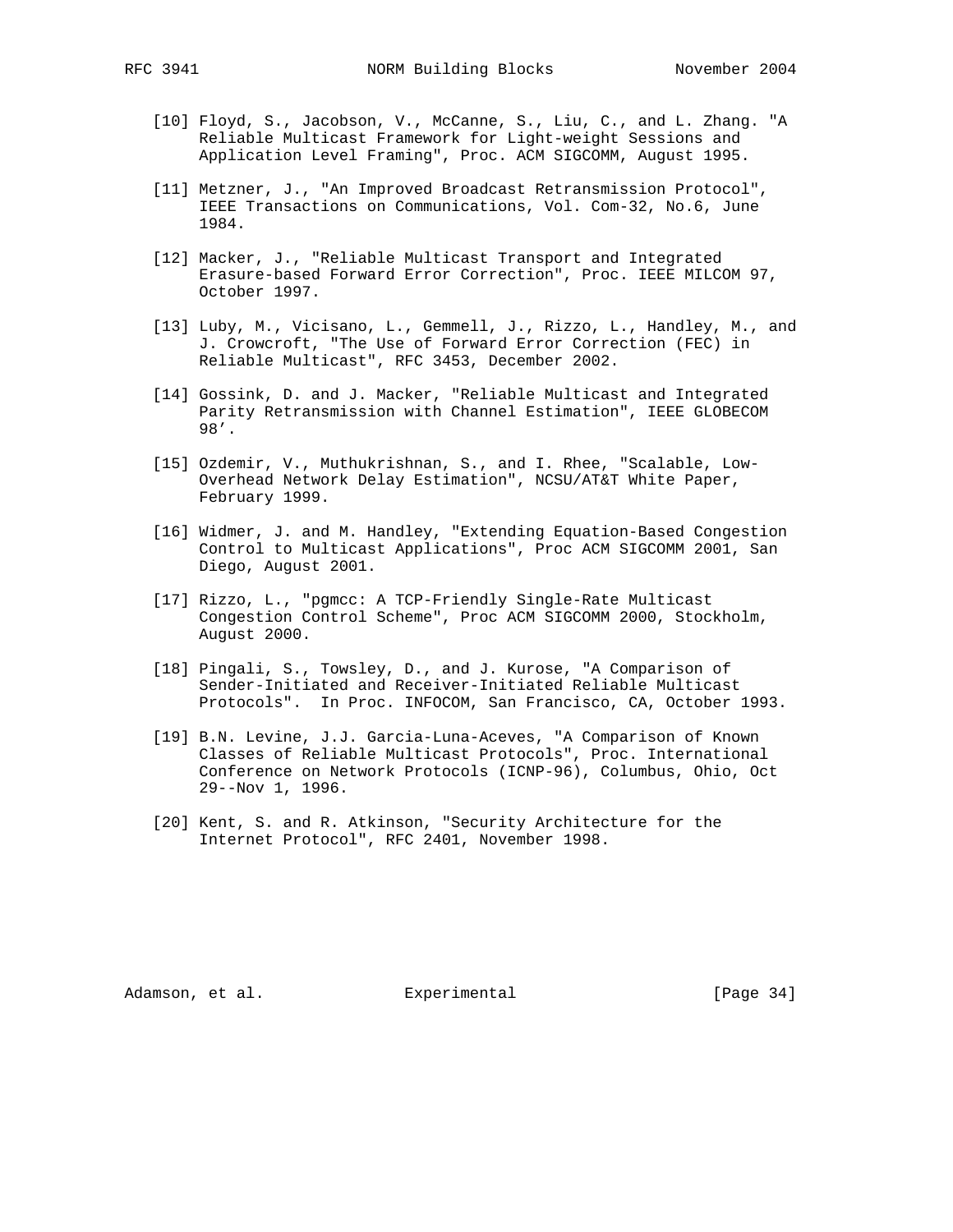7. Authors' Addresses

 Brian Adamson Naval Research Laboratory Washington, DC 20375

EMail: adamson@itd.nrl.navy.mil

 Carsten Bormann Universitaet Bremen TZI Postfach 330440 D-28334 Bremen, Germany

EMail: cabo@tzi.org

 Mark Handley Department of Computer Science University College London Gower Street London WC1E 6BT UK

EMail: M.Handley@cs.ucl.ac.uk

 Joe Macker Naval Research Laboratory Washington, DC 20375

EMail: macker@itd.nrl.navy.mil

Adamson, et al. Experimental [Page 35]